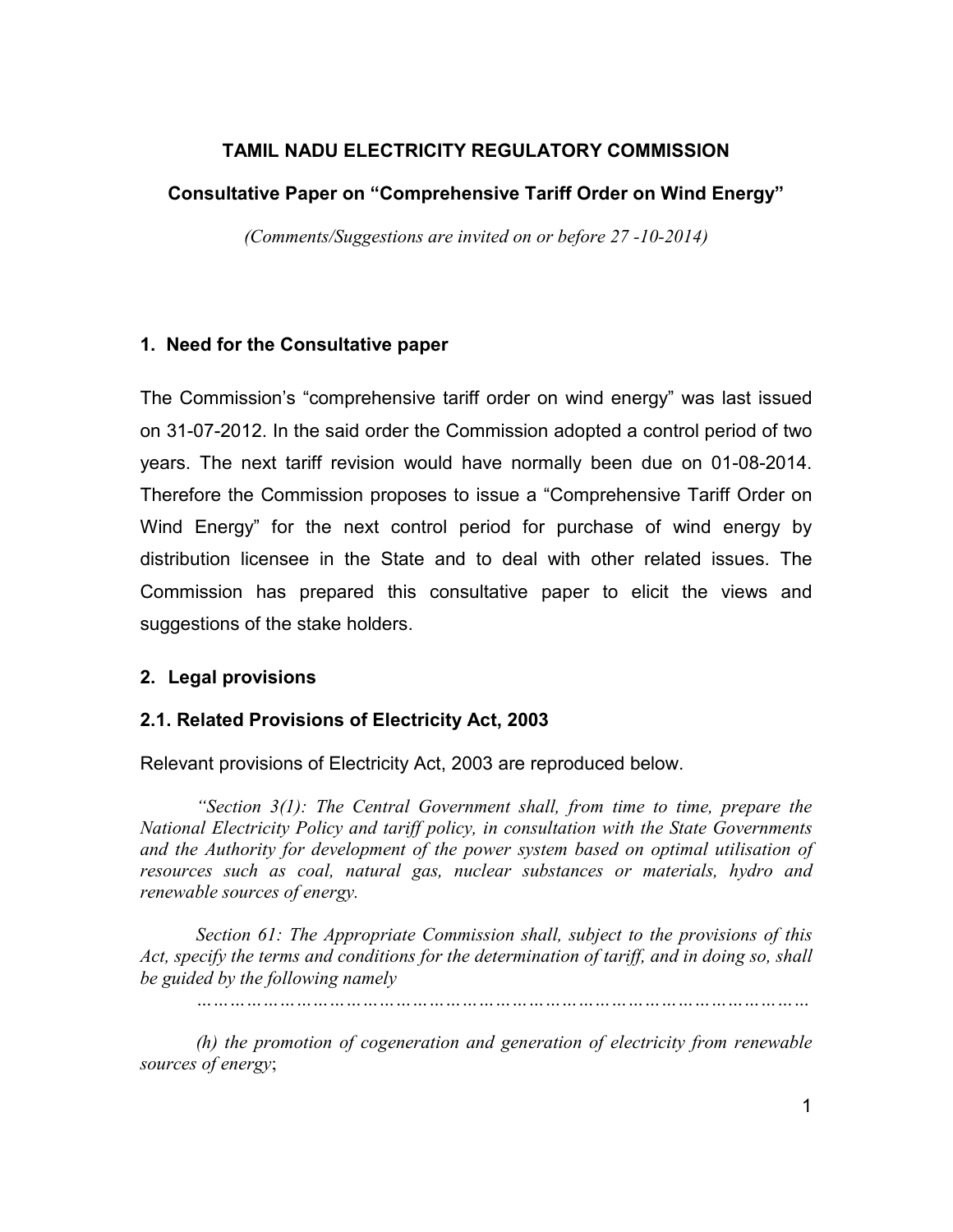(i) the National Electricity Policy and Tariff Policy.

Section 62(1): The appropriate Commission shall determine the tariff in accordance with the provisions of this  $Act$  for  $-$ 

(a) Supply of electricity by a generating company to a distribution licensee:

Section 62(2): The appropriate Commission may require a licensee or a generating company to furnish separate details, as may be specified in respect of generation, transmission and distribution for determination of tariff.

Section 62(5): The Commission may require a licensee or a generating company to comply with such procedures as may be specified for calculating the expected revenues from the tariff and charges which he or it is permitted to recover.

Section 63: Notwithstanding anything contained in section 62, the Appropriate Commission shall adopt the tariff if such tariff has been determined through transparent process of bidding in accordance with the guidelines issued by the Central Government.

Section  $86(1)(e)$ : The State Commission shall promote cogeneration and generation of electricity from renewable sources of energy by providing suitable measures for connectivity with the grid and sale of electricity to any person, and also specify, for purchase of electricity from such sources, a percentage of the total consumption of electricity in the area of a distribution licensee;"

## 2.2. Related Provisions of National Electricity Policy

Relevant provisions of National Electricity Policy are reproduced below:

"Section 5.2.20 "Feasible potential of non-conventional energy resources, mainly small hydro, wind and bio-mass would also need to be exploited fully to create additional power generation capacity. With a view to increase the overall share of non-conventional energy sources in the electricity mix, efforts will be made to encourage private sector participation through suitable promotional measures.

Section 5.12.2 The Electricity Act 2003 provides that co-generation and generation of electricity from non-conventional sources would be promoted by the SERCs by providing suitable measures for connectivity with grid and sale of electricity to any person and also by specifying, for purchase of electricity from such sources, a percentage of the total consumption of electricity in the area of a distribution licensee. Such percentage for purchase of power from non-conventional sources should be made applicable for the tariffs to be determined by the SERCs at the earliest. Progressively the share of electricity from non-conventional sources would need to be increased as prescribed by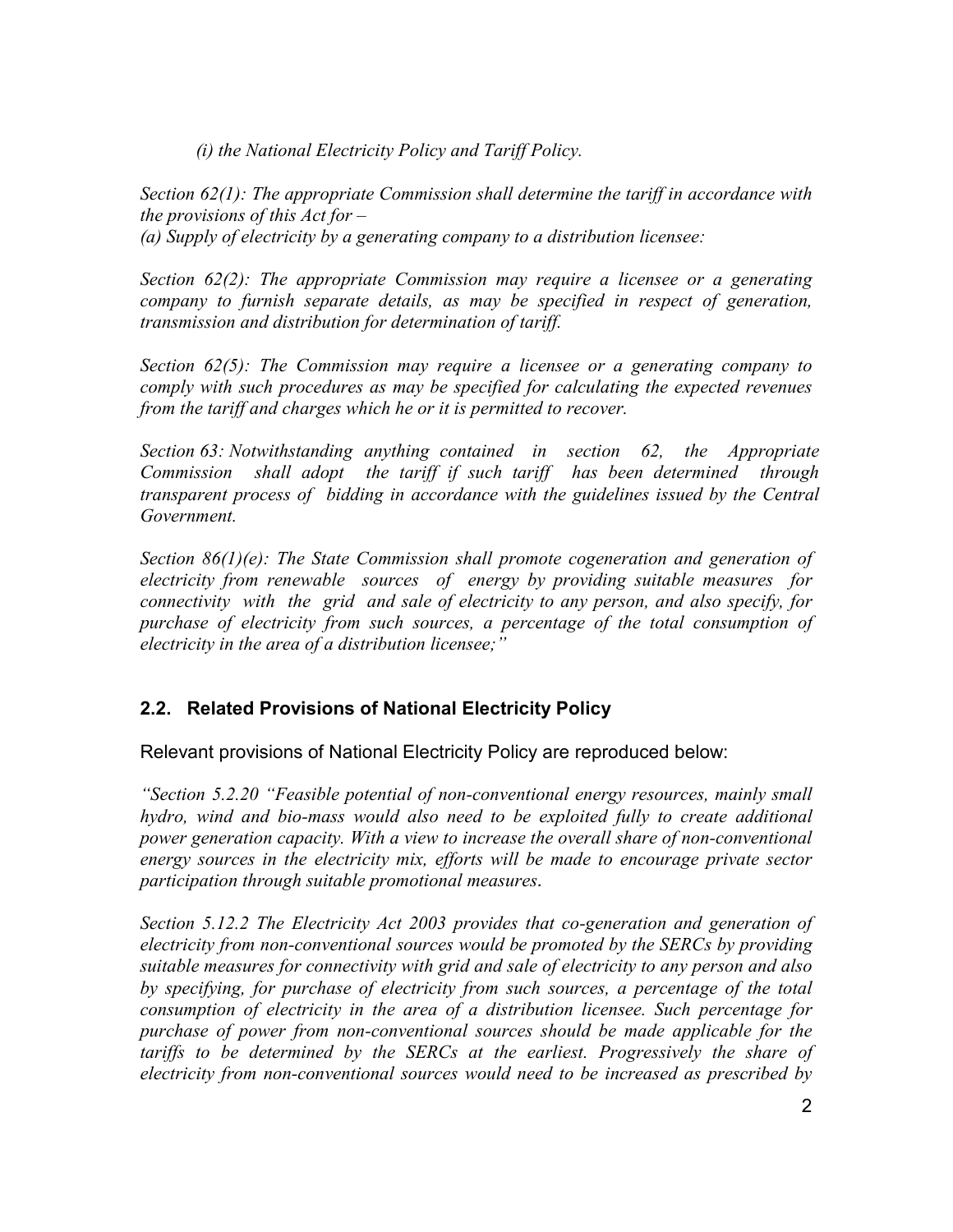State Electricity Regulatory Commissions. Such purchase by distribution companies shall be through competitive bidding process. Considering the fact that it will take some time before non-conventional technologies compete, in terms of cost, with conventional sources, the Commission may determine an appropriate differential in prices to promote these technologies."

## 2.3. Related Provisions of Tariff Policy:

Relevant provisions of Tariff Policy are reproduced below.

"Para 6.4 "(1) Pursuant to provisions of section  $86(1)(e)$  of the Act, the Appropriate Commission shall fix a minimum percentage for purchase of energy from such sources taking into account availability of such resources in the region and its impact on retail tariffs. Such percentage for purchase of energy should be made applicable for the tariffs to be determined by the SERCs latest by April 1, 2006.

(i) Within the percentage so made applicable, to start with, the SERCs shall also reserve a minimum percentage for purchase of solar energy from the date of notification in the Official Gazette which will go up to 0.25% by the end of 2012-2013 and further up to 3% by 2022.

(ii) It is desirable that purchase of energy from non-conventional sources of energy takes place more or less in the same proportion in different States. To achieve this objective in the current scenario of large availability of such resources only in certain parts of the country, an appropriate mechanism such as Renewable Energy Certificate (REC) would need to be evolved. Through such a mechanism, the renewable energy based generation companies can sell the electricity to local distribution licensee at the rates for conventional companies and can recover the balance cost by selling certificates to other distribution companies and obligated entities enabling the latter to meet their renewable power purchase obligations. In view of the comparatively higher cost of electricity from solar energy currently, the REC mechanism should also have a solar specific REC.

(iii) It will take some time before non-conventional technologies can compete with conventional sources in terms of cost of electricity. Therefore, procurement by distribution companies shall be done at preferential tariffs determined by the Appropriate Commission."

(2) Such procurement by Distribution Licensees for future requirements shall be done, as far as possible, through competitive bidding process under Section 63 of the Act within suppliers offering energy from same type of non-conventional sources. In the long-term, these technologies would need to compete with other sources in terms of full costs."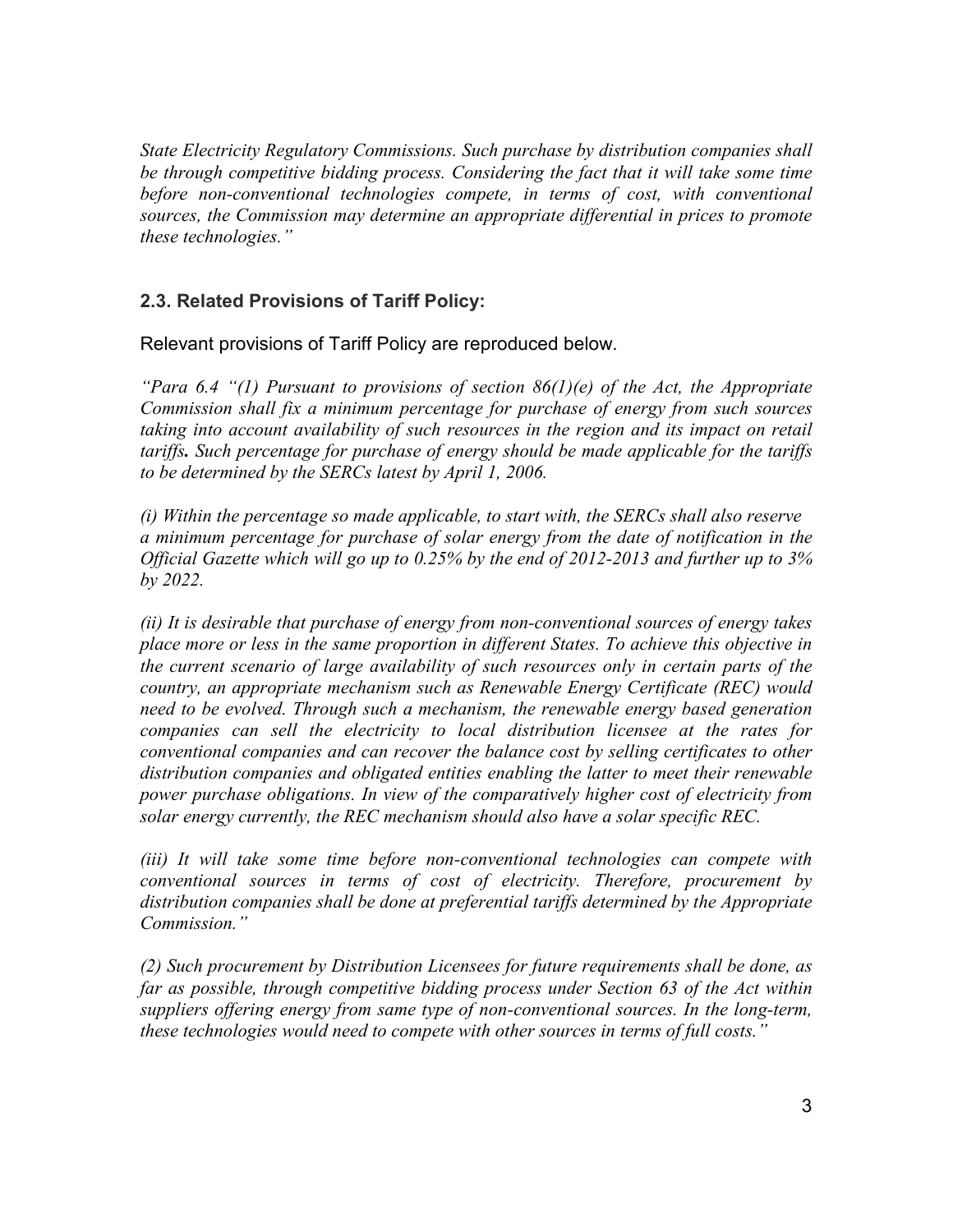2.4. Commission's Regulations on Power Procurement from New and Renewable Sources:

2.4.1. This consultative paper has been prepared in consonance with Commission's "Power Procurement from New and Renewable Sources of Energy Regulations 2008" notified on 8.02.2008 as amended from time to time.

2.4.2. Commission's Wind Order No. 6 dated 31-07-2012 was challenged in the APTEL vide Appeal No.197 of 2012 and others. Hon'ble APTEL in its order dated 24-05-2013 on the said Appeals has remanded the following matters and has given directions to the Commission:

- (1) Circulation of Consultative paper prior to issuing the tariff order: The matter is remanded for reconsideration of the issues where the Appellants have to be heard by the Commission.
- (2) Annual Maintenance Contract Charges and Insurance Charges: State Commission to allow the same O&M charges and insurance charges as a percentage of Capital Cost as decided in the previous tariff order dated 20.3.2009.
- (3) Plant Load Factor/Capacity Utilisation Factor: TANGEDCO and TANTRANSCO to appropriately augment the transmission and distribution system to avoid loss of generation due to inadequate power evacuation infrastructure from wind energy projects. TANGEDCO and TANTRANSCO are also directed to file an affidavit in this regard before the State Commission indicating the extent of the problem, identification of weak areas in transmission system affecting evacuation from wind generators, remedial measures proposed and schedule of implementation of the preventive measures within three months from the date of this Judgment. The State Commission is directed to consider those details contained in the said Affidavit and pass appropriate order after hearing the parties on this issue.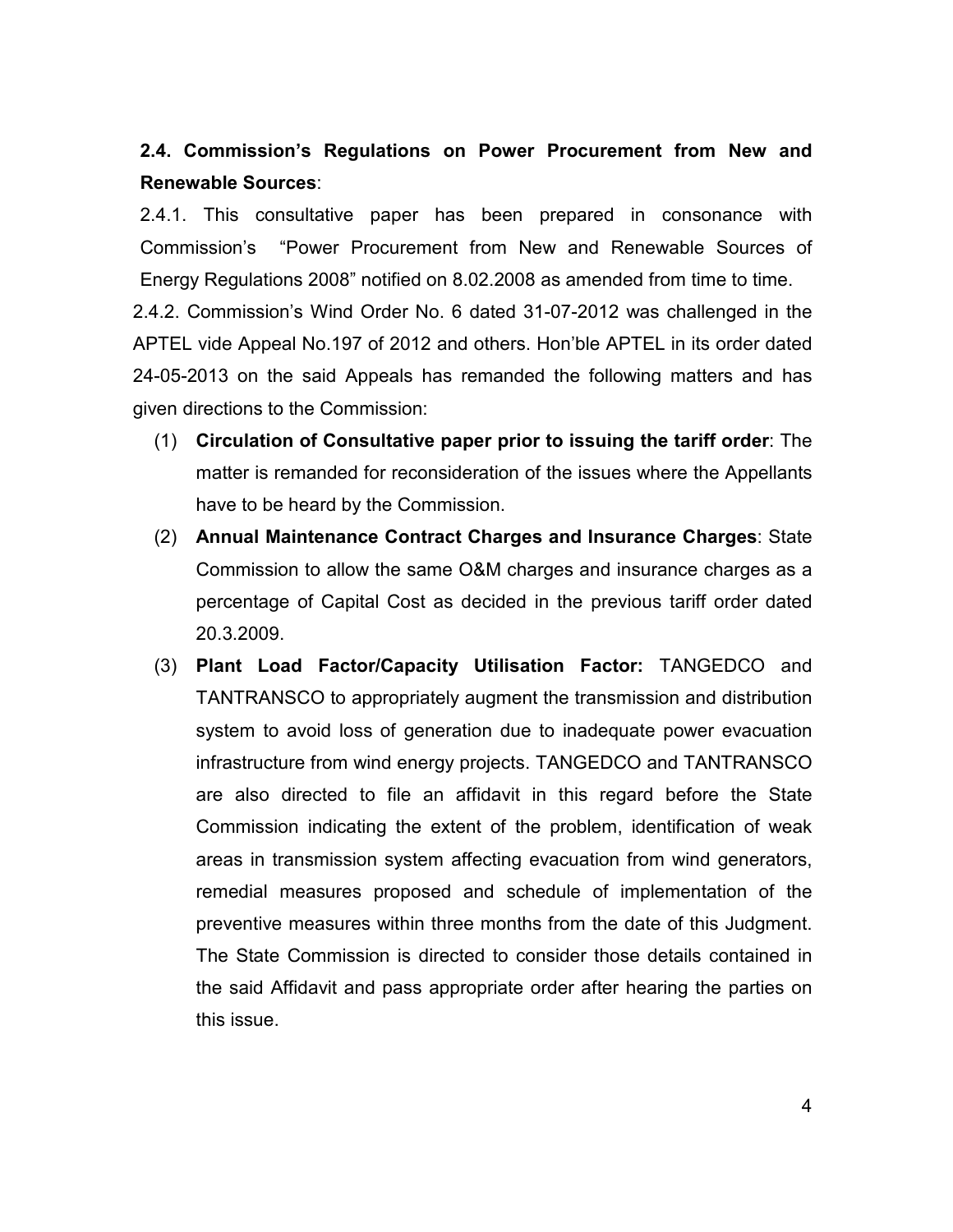- (4) Abnormal Rise of Banking Charges: The findings of the State Commission on this issue are set aside. The State Commission is directed to reconsider the computation of the charges after hearing the stakeholders and decide the issue afresh keeping in view the observations made by this Tribunal in Appeal No.98 of 2010.
- (5) Deemed Demand Charges: We set aside the order of the State Commission and remand the matter to the State Commission for reconsideration after giving opportunity to all the persons concerned and in the light of the earlier tariff orders.
- (6) Encashment or lapsed Units by REC Captive users: The findings of the State Commission on this issue are set aside and the matter is remanded back to the State Commission with directions to hear all the parties concerned and decide the issue in the light of the judgment rendered by this Tribunal in Appeal No. 45 and 91 of 2012.

2.4.3. Hearing on the the above matters are yet to be completed by the Commission. However, the Commission considers that every order is an independent order. Accordingly the Commission proposes parameters for the next tariff order on wind energy in this consultative paper and invites comments from the stakeholders.

## 3. Power position in Tamil Nadu

3.1. The generating capacity connected to the Tamil Nadu's grid including the allocation from Central Generating stations is 12909.10 MW as on 31-05-2014 comprising of 4,660 MW from TANGEDCO's four thermal stations, 516 MW from four gas turbine stations, 2284 MW from hydro stations, 1154 MW from private generating stations, 68 MW as contribution to Tamil Nadu grid by sale of electricity from captive generating and biomass plants, 4177.10 MW as Tamil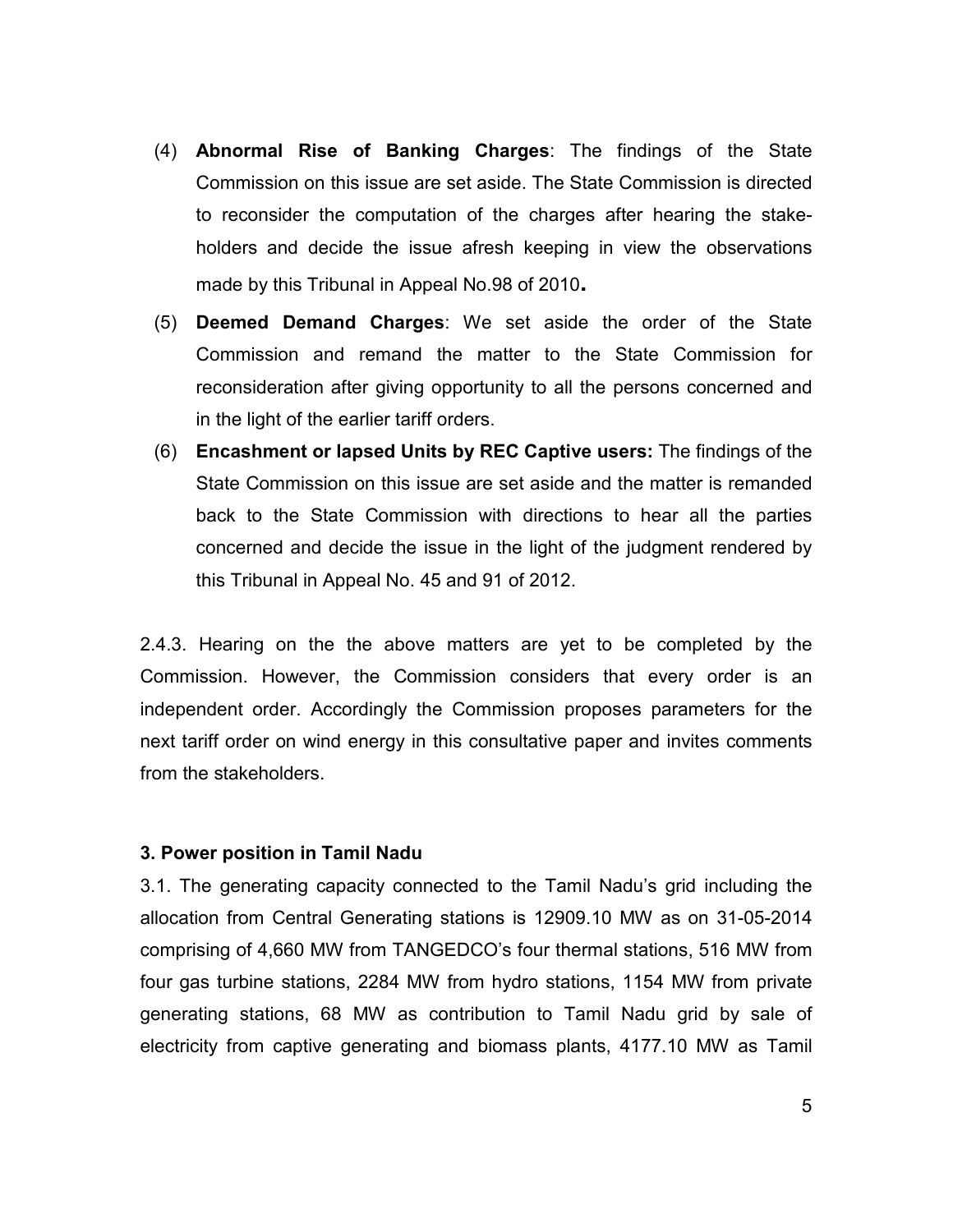Nadu's share from central generating stations and 50 MW as external assistance.

3. 2. Generating capacity from privately owned wind farms is 7262 MW as on 31- 05-2014. The installed capacity of cogeneration plants is 659.4 MW and biomass power projects is 215.40 MW. The solar generation capacity is 107.20 MW.

3.3 The restriction and control in electricity supply has been lifted with effect from 01-06-2014 in the state. The present demand of power in the state is around 13,000 – 13,500 MW. It is expected to go upto 14,500 MW by the end of 2014- 15. This demand will be met by the generation from the existing power stations and power from projects to be commissioned in the year 2014-15. In addition to the above, TANGEDCO will make long term, medium term and short term power purchase as and when required.

## 4. Wind Power Scenario

 4.1 Total installed capacity of power generation in the country is 2,28,722 MW as on 31-03-2014 out of which the contribution of NCES power to the country's installed capacity is around 31,707 MW. As on 31-05-2014, the total installed capacity of wind power in Tamil Nadu is 7,262 MW. As on 31-03- 2014, the wind power represents 21,136 MW in the country. The installed capacity of wind power in different States as on 31-04-2013 is furnished below:

| <b>State</b>   | <b>Installed Capacity</b><br>(MW) | Percentage to the total<br>installed capacity |
|----------------|-----------------------------------|-----------------------------------------------|
| Andhra Pradesh | 471                               | 2.43%                                         |
| Gujarat        | 3196                              | 16.51%                                        |
| Karnataka      | 2149                              | 11.10%                                        |
| Kerala         | 55                                | 0.80%                                         |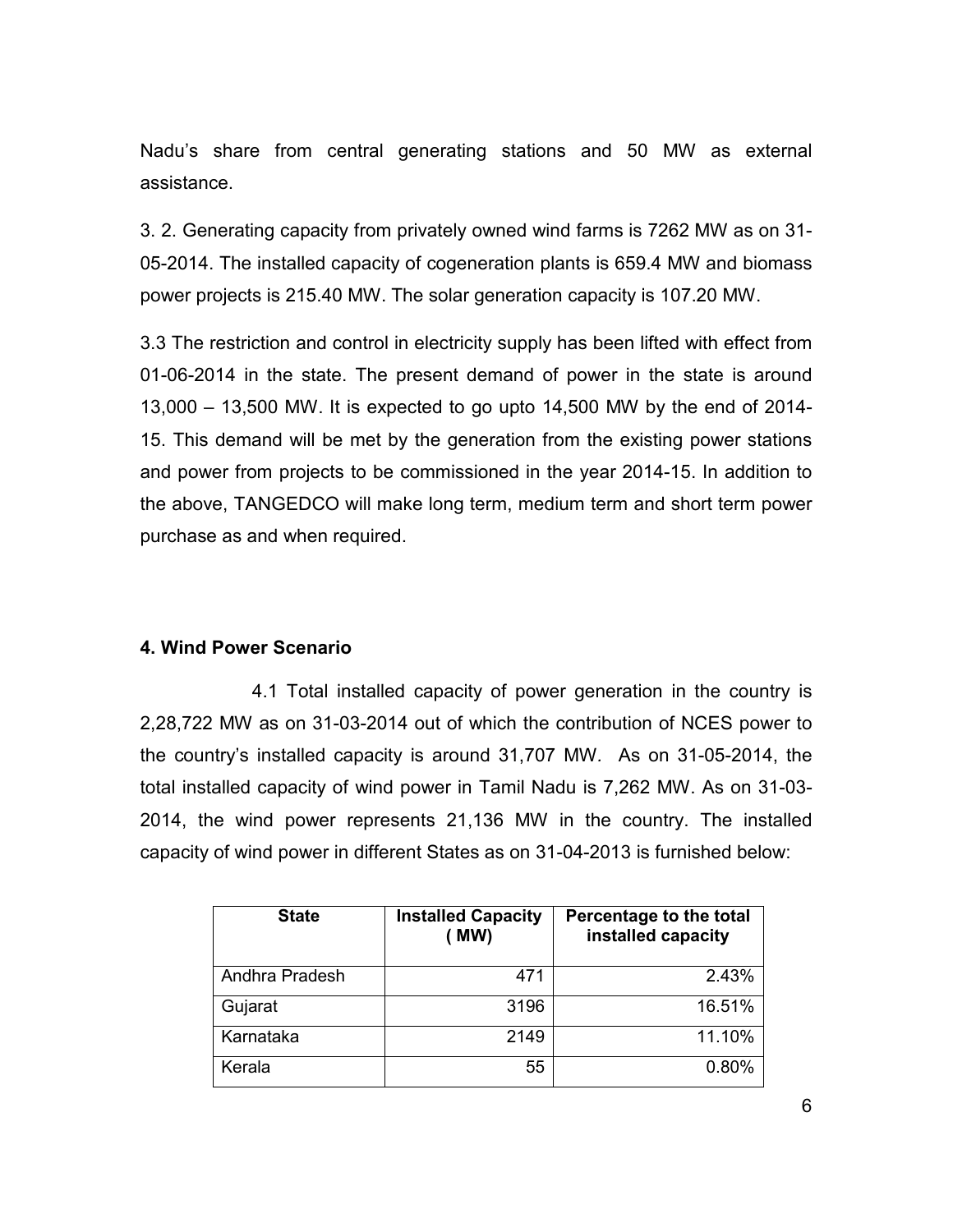| Madhya Pradesh    | 395   | 2.04%   |
|-------------------|-------|---------|
| Maharashtra       | 3107  | 16.05%  |
| Rajasthan         | 2721  | 14.06%  |
| <b>Tamil Nadu</b> | *7163 | 37.00%  |
| <b>TOTAL</b>      | 19357 | 100.00% |

Source: Indian Wind Turbine Manufacturers Assn.

\* The wind energy installed capacity in Tamil Nadu was 7262 MW as on 31-05-2014

4.2. Tamil Nadu accounted for 37% of the wind energy over the country's installed capacity as on 31-04-2013. The following locations are endowed with favourable wind flow:-

| Name of the<br><b>Passes/Districts</b> | Area                                               |
|----------------------------------------|----------------------------------------------------|
| Palghat                                | Coimbatore, Erode and Dindigul                     |
| Shencottah                             | <b>Tirunelveli and Tuticorin</b>                   |
| Aralvoimozhi                           | Kanyakumari, Radhapuram and Muppandal              |
| <b>Theni District</b>                  | Theni, Cumbum and Andipatty                        |
| Sea coast                              | Uvari, Tuticorin, Rameswaram, Poompuhar and Ennore |

4.3. The year wise capacity addition in Tamil Nadu is furnished below:

| Year          | <b>Capacity addition (MW)</b> |
|---------------|-------------------------------|
| Up to 1998-99 | 725                           |
| 1999-00       | 46                            |
| 2000-01       | 42                            |
| 2001-02       | 44                            |
| 2002-03       | 133                           |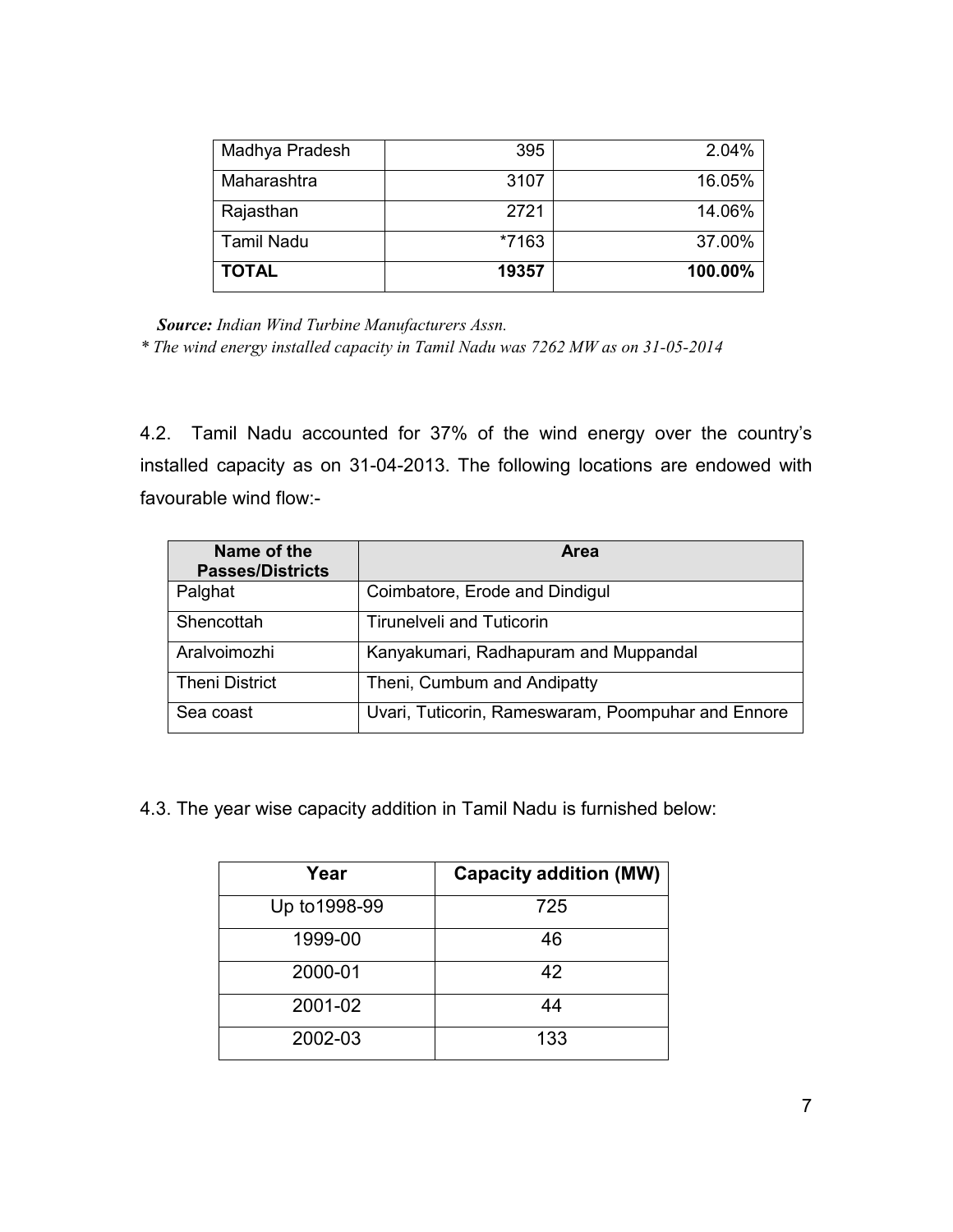| 2003-04                | 371  |
|------------------------|------|
| 2004-05                | 679  |
| 2005-06                | 858  |
| 2006-07                | 578  |
| 2007-08                | 381  |
| 2008-09                | 431  |
| 2009-10                | 602  |
| 2010-11                | 997  |
| 2011-12                | 1083 |
| 2012-13                | 175  |
| 2013-14                | 107  |
| 2014-15(Up to May)     | 10   |
| Total as on 31-05-2014 | 7262 |

(Source: TANGEDCO)

#### 5. Applicability of the proposed order

5.1 The Order shall come into force from the date of its issue. The tariff as approved in this order is applicable for purchase of wind energy by the Distribution Licensee from WEGs confirming to this order during the control period. The open access charges and other terms and conditions specified in the proposed order shall be applicable to all the wind energy generators, irrespective of their date of commissioning.

#### 6. Tariff Determination Process

6.1 With regard to tariff determination process, the relevant portion of Regulation 4 of the Power Procurement from New and Renewable Sources of Energy Regulation, 2008 is reproduced below: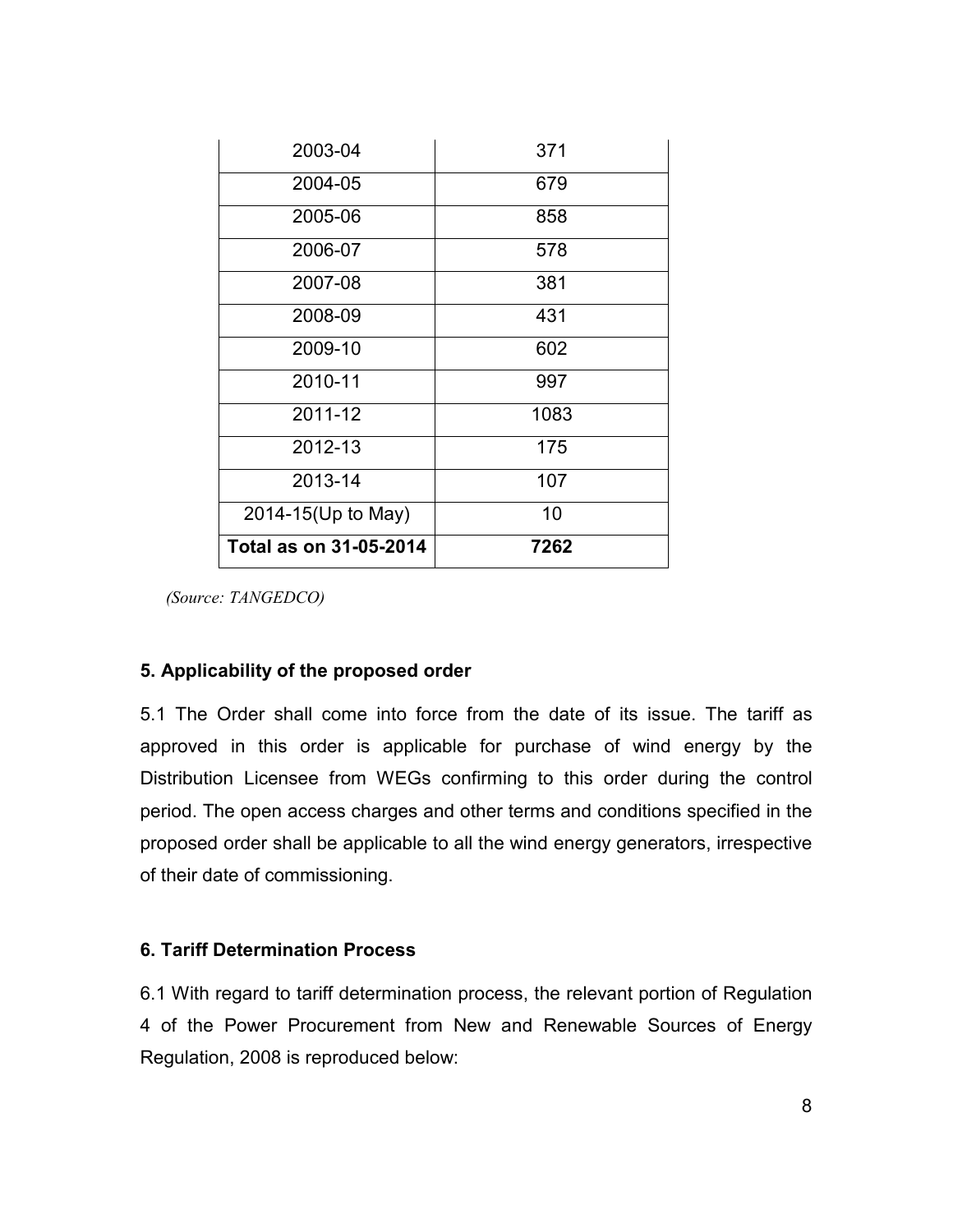"(1) The Commission shall follow the process mentioned below for the determination of tariff for the power from new and renewable sources based generators, namely;-

a) initiating the process of fixing the tariff either suo motu or on an application filed by the distribution licensee or by the generator.

b) inviting public response on the suo motu proceedings or on the application filed by the distribution licensee or by the generator.

c) (Omitted)

d) issuing general / specific tariff order for purchase of power from new and renewable sources based generators."

# 7. Tariff / Pricing Methodology

7.1 Tariff / Pricing Methodology specified in Regulation 4 of the Power

Procurement from New and Renewable Sources of Energy Regulation, 2008 is

reproduced below.

 $''$  (2) While deciding the tariff for power purchase by distribution licensee from new and renewable sources based generators, the Commission shall, as far as possible, be guided by the principles and methodologies specified by:

- (a) Central Electricity Regulatory Commission
- (b) National Electricity Policy
- (c) Tariff Policy issued by the Government of India
- (d) Rural Electrification Policy
- (e) Forum of Regulators (FOR)
- (f) Central and State Governments

(3) The Commission shall, by a general or specific order, determine the tariff for the purchase of power from each kind of new and renewable sources based generators by the distribution licensee.

Provided where the tariff has been determined by following transparent process of bidding in accordance with the guidelines issued by the Central Government, as provided under section 63 of the Act, the Commission shall adopt such tariff.

(4) While determining the tariff, the Commission may, to the extent possible consider to permit an allowance / disincentive based on technology, fuel, market risk, environmental benefits and social impact etc., of each type of new and renewable source.

(5) While determining the tariff, the Commission shall adopt appropriate financial and operational parameters.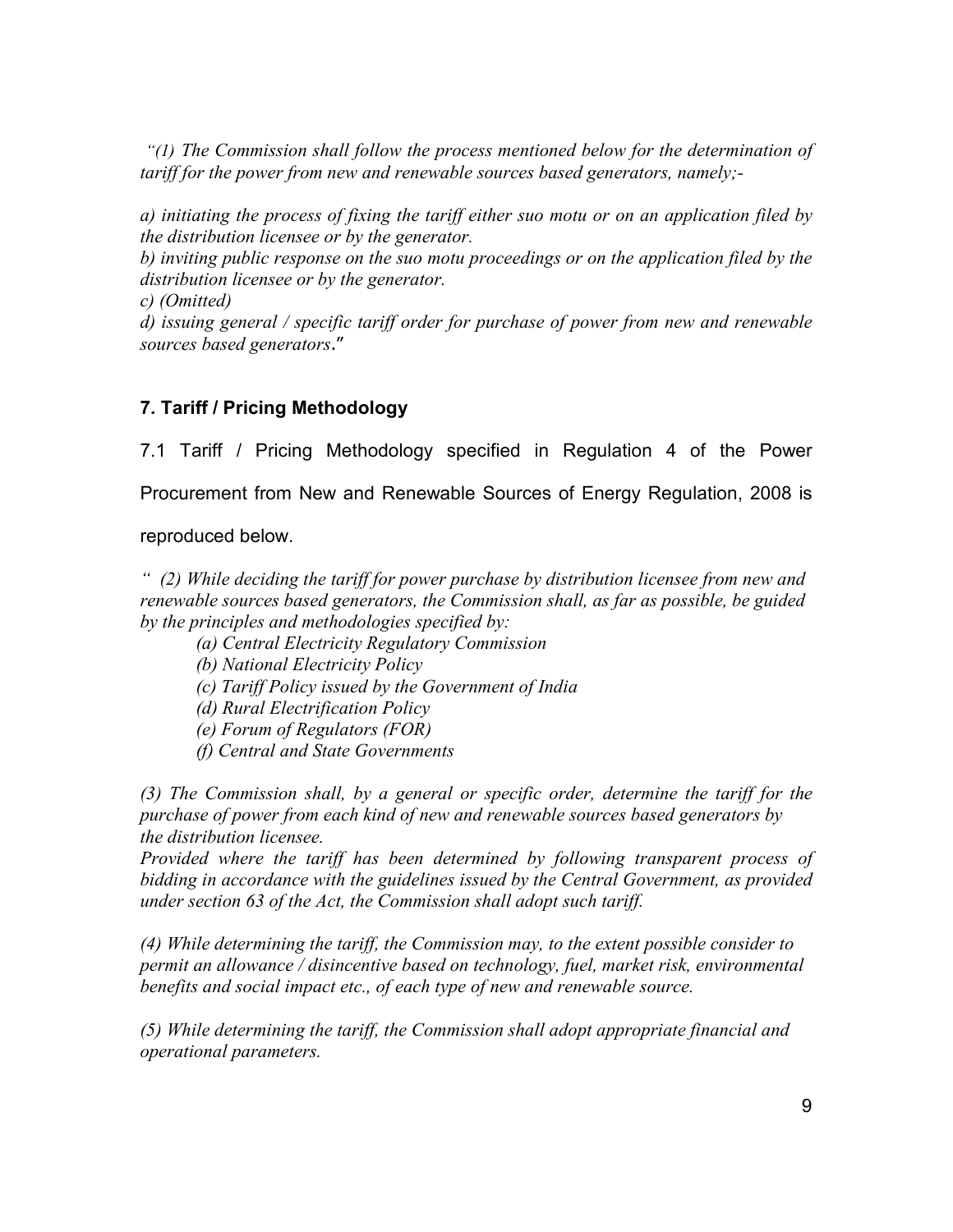(6) While determining the tariff the Commission may adopt appropriate tariff methodology."

The Commission has proposed to follow the tariff methodology as specified in the said Regulation.

## 7.2. Project specific or Generalized Tariff

7.2.1. A generalized tariff mechanism would provide incentive to the investors for use of most efficient equipment to maximize returns and for selecting the suitable site while a project-specific tariff would provide each investor, irrespective of the machine type, the stipulated return on equity which, in effect, would shield the investor from the uncertainties involved. This order mainly provides for power purchase by distribution licensees for their Renewable Purchase Obligation (RPO) compliance as specified in the Commission's Regulations. The wind mills in the State have mostly adopted similar technology with minor modifications. Hence the Commission decides to issue a generalized tariff order for wind energy projects.

## 7.3. Preferential Tariff vs. Bidding

7.3.1 At this juncture it is relevant to discuss the following stipulations of National Tariff Policy, which are reproduced below:

**Section 6.4(1):** Pursuant to provisions of section  $86(1)(e)$  of the Act, the appropriate Commission shall fix a minimum percentage for purchase of energy from such sources taking into account availability of such resources in the region and its impact on retail tariffs. Such percentage for purchase of energy should be made applicable for the tariffs to be determined by the SERCs latest by April 1, 2006. It will take some time before nonconventional technologies can compete with conventional sources in terms of cost of electricity. Therefore, procurement by distribution companies shall be done at preferential tariffs determined by the appropriate Commission.

**Section 6.4(2):** Such procurement by distribution licensees for future requirements shall be done, as far as possible, through competitive bidding process under Section 63 of the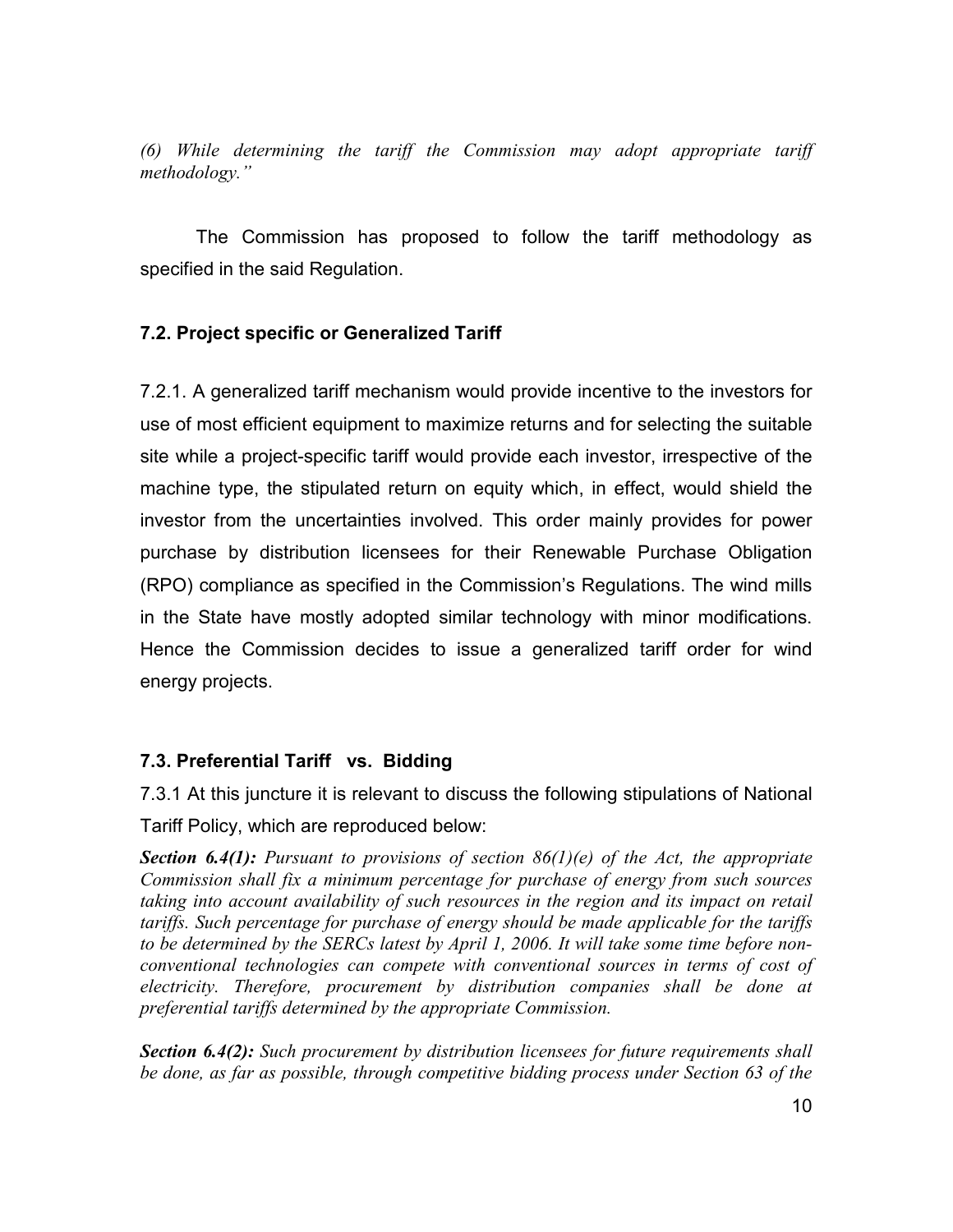Act within suppliers offering energy from same type of non-conventional sources. In the long-term, these technologies would need to compete with other sources in terms of full costs.

7.3.2. As on date, installed capacity of the WEGs is around 54% of the total installed capacity of the TANGEDCO. Wind energy contributes around 25% in terms of demand and energy during the wind season. The comparison of wind energy tariff and that of the conventional power in the state clearly shows that the wind energy in the state is in a position to compete with power from conventional sources as specified in section 6.4 of the tariff policy. However the Government of India has not issued any bidding guidelines for NCES power procurement as on date as specified in section 63 of the Electricity Act 2003. Further, Hon'ble APTEL's order on appeal No. 129 of 2005 on the subject of competitive bidding for procurement of power from NCES issued on 14-05-2007 has been stayed by the Hon'ble Supreme Court by its order dated 26-11-2011 passed in Civil Appeal No.D 26531 of 2007. Hence, the Commission decides to continue the present system of preferential tariff for determination of wind tariff for this control period.

## 7.4. Single Part Tariff vs. Two Part Tariff

Two-part tariff is generally adopted when the variable component is significant. In the case of wind energy generation, wind being the motive force, variable generation cost is nil. Reduction in capacity utilization and variation in operation, maintenance and insurance cost could be taken care of by adopting suitable parameters. Therefore, the Commission proposes to continue with the singlepart tariff for wind energy generation in accordance with Clause 4.6 of Power Procurement from New and Renewable Energy Sources Regulations 2008.

#### 7.5. Cost plus, single part, average tariff

7.5.1. The Commission's earlier orders have adopted "cost plus single part average tariff". Tariff order No.3 dated 15-05-2006 was challenged by Wind Power Producers Association before the Hon'ble Appellate Tribunal for Electricity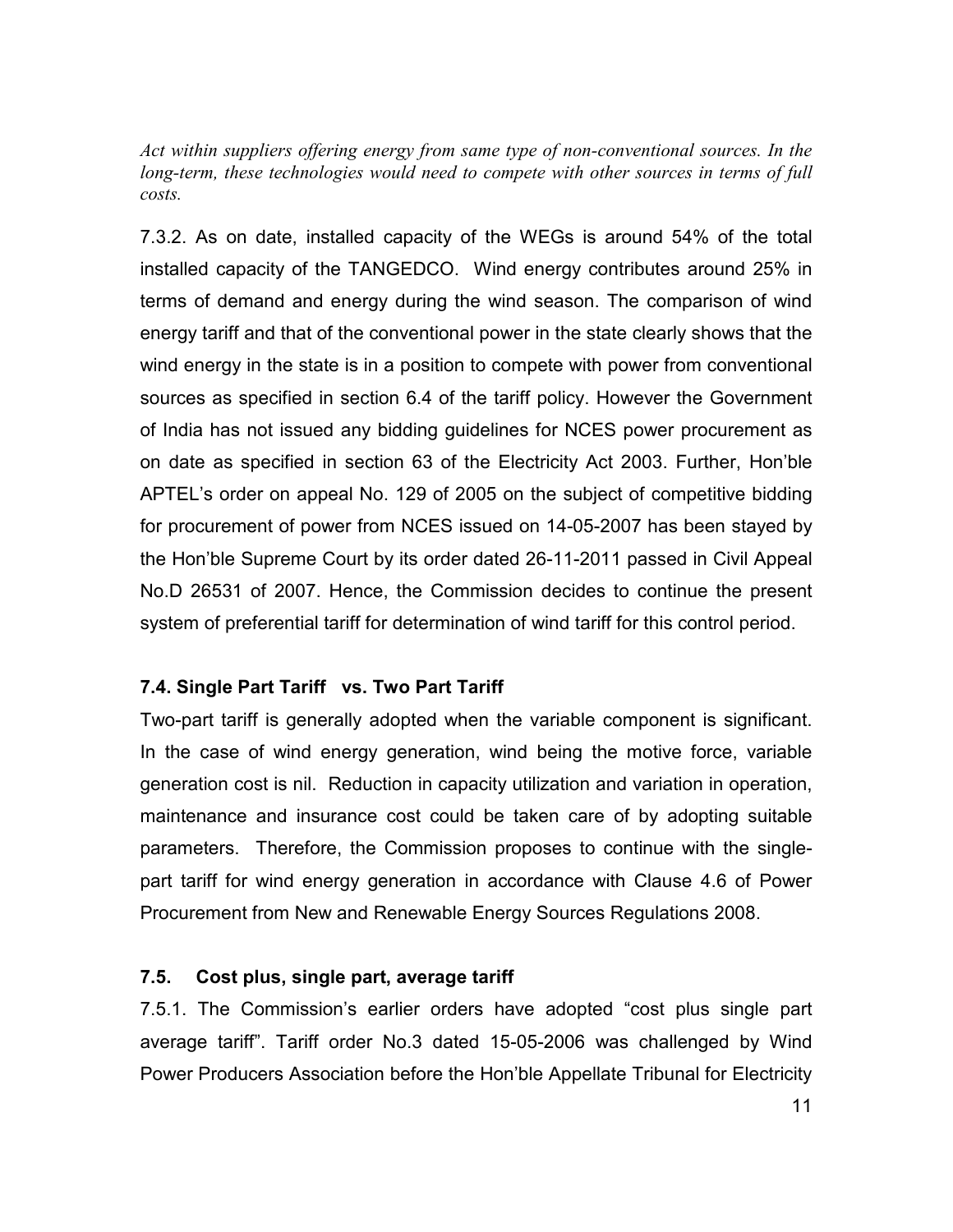(ATE). The ATE in its order dated 18-12-2007 against the appeal No 205/2006 and 235/2006 have directed the Commission that "the tariff for the wind power producers be re-determined within the next two months by taking into consideration the time value of money". The order of the ATE was challenged by the erstwhile TNEB and the Commission before the Hon'ble Supreme Court and the Hon'ble Supreme Court had granted stay on ATE's order in its order dated 03-03-2008. Therefore, the Commission decides to continue with the present methodology of cost plus, single part, average tariff.

## 8. Tariff Components

8.1 The Commission has carried out a detailed analysis of the existing policies/procedures and commercial mechanisms in respect of wind power generation. The tariff determined in a cost plus scenario, would depend significantly on the following operating and financial parameters:

- 1. Capital investment
- 2. Capacity Utilization Factor
- 3. Operation and maintenance expenses
- 4. Term of Loan and Interest
- 5. Life of plant and machinery
- 6. Return on equity
- 7. Debt-equity ratio
- 8. Depreciation rate applicable
- 9. Auxiliary consumption
- 10. Interest on Working Capital

## 8.2. Capital Investment

8.2.1. The CERC in its order dated 15-05-2014 has fixed a Capital cost of Rs. 6.04 Crores/MW in respect of Wind Energy Projects which is inclusive of the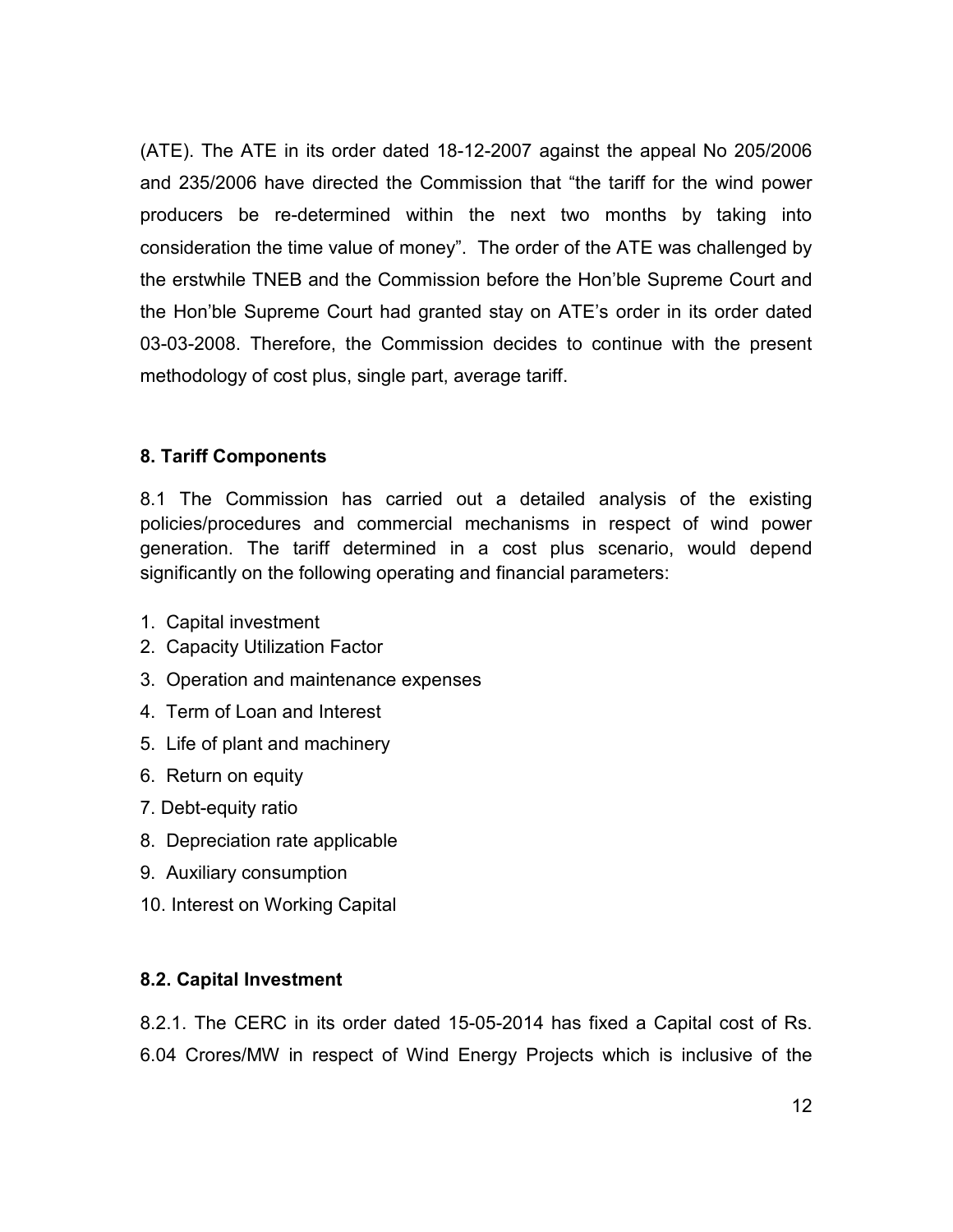power evacuation cost. The Capital Costs adopted by the other Commissions including the CERC are tabulated below:

| SI.<br><b>No</b> | <b>Agencies</b> | <b>Reference</b>             | <b>Capital cost</b><br><b>Rs. Crores/MW</b> |
|------------------|-----------------|------------------------------|---------------------------------------------|
| 1.               | <b>CERC</b>     | Order dt. 15-05-2014         | 6.04                                        |
| 2.               | <b>GERC</b>     | Order No.1/2012              | 6.06                                        |
| 3.               | <b>RERC</b>     | Draft Order dated 29-05-2014 | 5.65                                        |
| 4.               | <b>MERC</b>     | Draft Order dated 06-05-2014 | 5.75                                        |

8.2.2. Commission in the last tariff order fixed a capital cost of Rs.5.75 Crores. Commission proposes to consider a capital cost of Rs.6.04 Crores/ MW.

# 8.3. Capacity Utilization factor (CUF)

8.3.1. Commission has adopted a CUF of 27.15% in the last tariff order. Though the new wind sites are considered to be second grade locations, the Commission observes that the new wind machines are technically advanced, more efficient, can run even at low speed with higher hub heights. Therefore, the Commission decides to retain the present CUF of 27.15% for the new machines also for this control period.

## 8.4. Operation and Maintenance Cost (O&M Cost)

8.4.1. The O&M cost adopted by other entities are tabulated below:

| SI.<br><b>No</b> | <b>Agencies</b> | <b>Reference</b>    | <b>Operation and Maintenance</b><br>Cost                           |
|------------------|-----------------|---------------------|--------------------------------------------------------------------|
|                  | <b>CERC</b>     | Order dt.15-05-2014 | Rs.10.05 lakhs/MW (1.66% of<br>capital cost) for the $1st$ year of |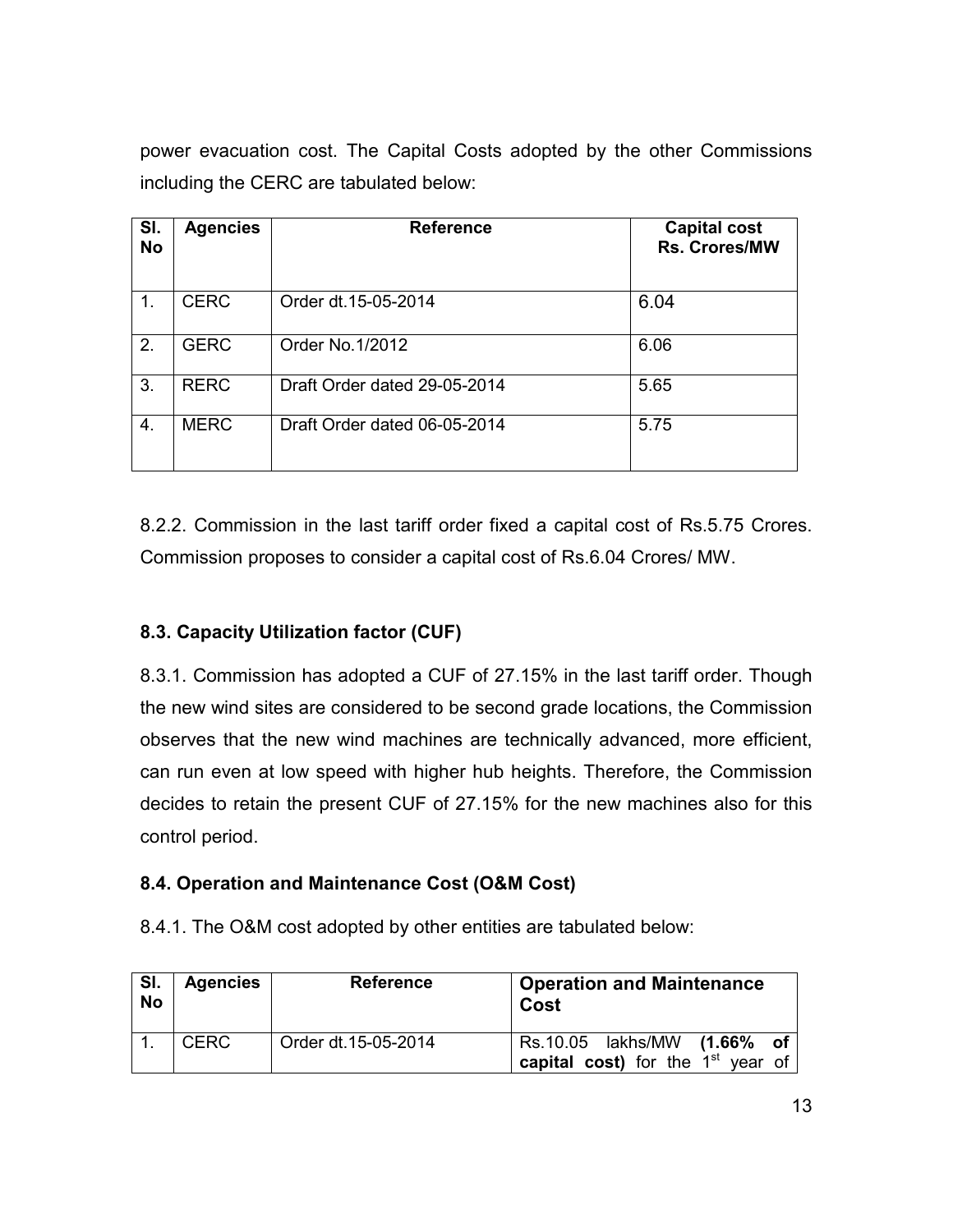|               |             |                                  | operation with escalation of 5.72%<br>p.a.                                                     |
|---------------|-------------|----------------------------------|------------------------------------------------------------------------------------------------|
| $\mathcal{P}$ | <b>GERC</b> | Order No.1/2012                  | Rs.8.00 lakhs/MW for the $1st$ year<br>of operation with escalation of<br>5.72% p.a.           |
| 3.            | <b>RERC</b> | Draft Order dated 29-05-<br>2014 | Rs.7.87 lakhs/MW for the 1 <sup>st</sup> year<br>of operation with escalation of<br>5.85% p.a. |
| 4.            | <b>MERC</b> | Draft Order dated 06-05-<br>2014 | Rs.8.58 lakhs/MW for the $1st$ year<br>of operation with escalation of<br>5.72% p.a.           |

8.4.2. The Commission decides to adopt an O&M expense of 1.1% on 85% of Capital investment and 0.22% on 15% of the Capital investment with an escalation of 5% from second year onwards in this order as adopted in the Wind Order issued in 2009.

## 8.5. Insurance cost

8.5.1. In the last Wind Order, insurance cost has been included in the O&M Cost. The Commission decides to adopt in this order an insurance cost of 0.75% on the plant and machinery which is 85% of the Capital Cost for the first year and to reduce by 0.5% every year as adopted in the Wind Order issued in 2009.

## 8.6. Debt-equity ratio

8.6.1. The Tariff Policy lays down a debt equity ratio of 70: 30 for power projects. The Commission has proposed to adopt this ratio as specified in its Tariff Regulations 2005 and as adopted in the earlier Orders on new and renewable power.

## 8.7. Term of the Loan

8.7.1 The terms of loan adopted by different entities are tabulated below: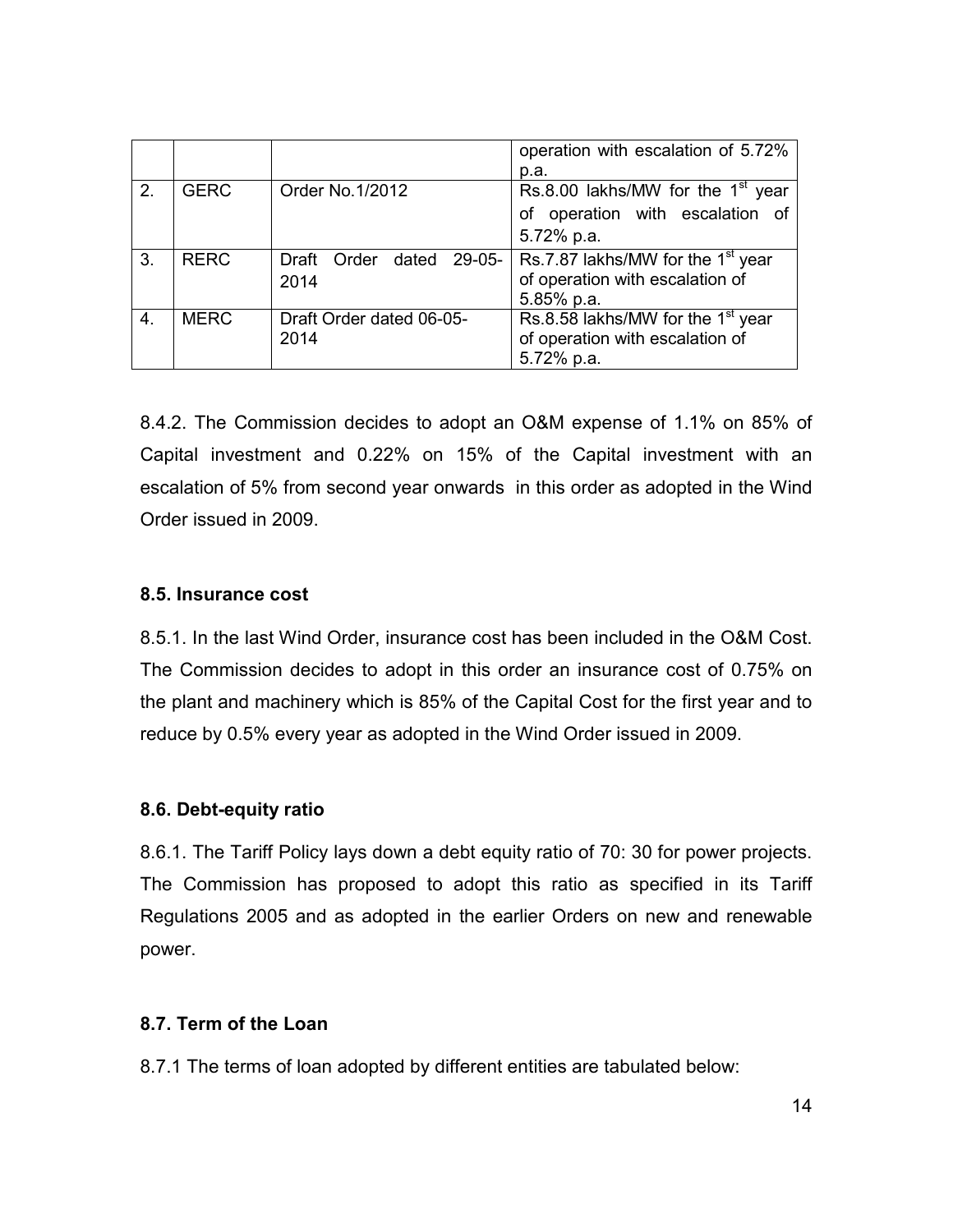| SI.<br><b>No</b> | <b>Agencies</b> | <b>Reference</b>             | Term of the<br>Loan |
|------------------|-----------------|------------------------------|---------------------|
| 1.               | <b>CERC</b>     | Order dt.15-05-2014          | 12 years            |
| 2.               | <b>GERC</b>     | Order No.1/2012              | 10 years            |
| 3.               | <b>RERC</b>     | Draft Order dated 29-05-2014 | 12 years            |
| 4.               | <b>MERC</b>     | Draft Order dated 06-05-2014 | 10 years            |

8.7.2 The Commission proposes to adopt the term as 10 years with 1 year moratorium as adopted by the Commission in its previous orders on Wind, Bagasse and Bio-mass power.

## 8.8. Rate of Interest

8.8.1 The CERC has adopted the normative interest rate as average State Bank of India (SBI) Base rate prevalent during the first six months of the previous year plus 300 basis points which is equivalent to interest rate of 12.70%. The rate of interest adopted by various entities is tabulated below:

| SI.<br><b>No</b> | <b>Agencies</b> | <b>Reference</b>             | <b>Rate of Interest</b> |
|------------------|-----------------|------------------------------|-------------------------|
| 1.               | <b>CERC</b>     | Order dt.15-05-2014          | 12.70%                  |
| 2.               | <b>GERC</b>     | Order No.1/2012              | 13.00%                  |
| 3.               | <b>RERC</b>     | Draft Order dated 29-05-2014 | 12.71%                  |
| 4.               | <b>MERC</b>     | Draft Order dated 06-05-2014 | 12.78%                  |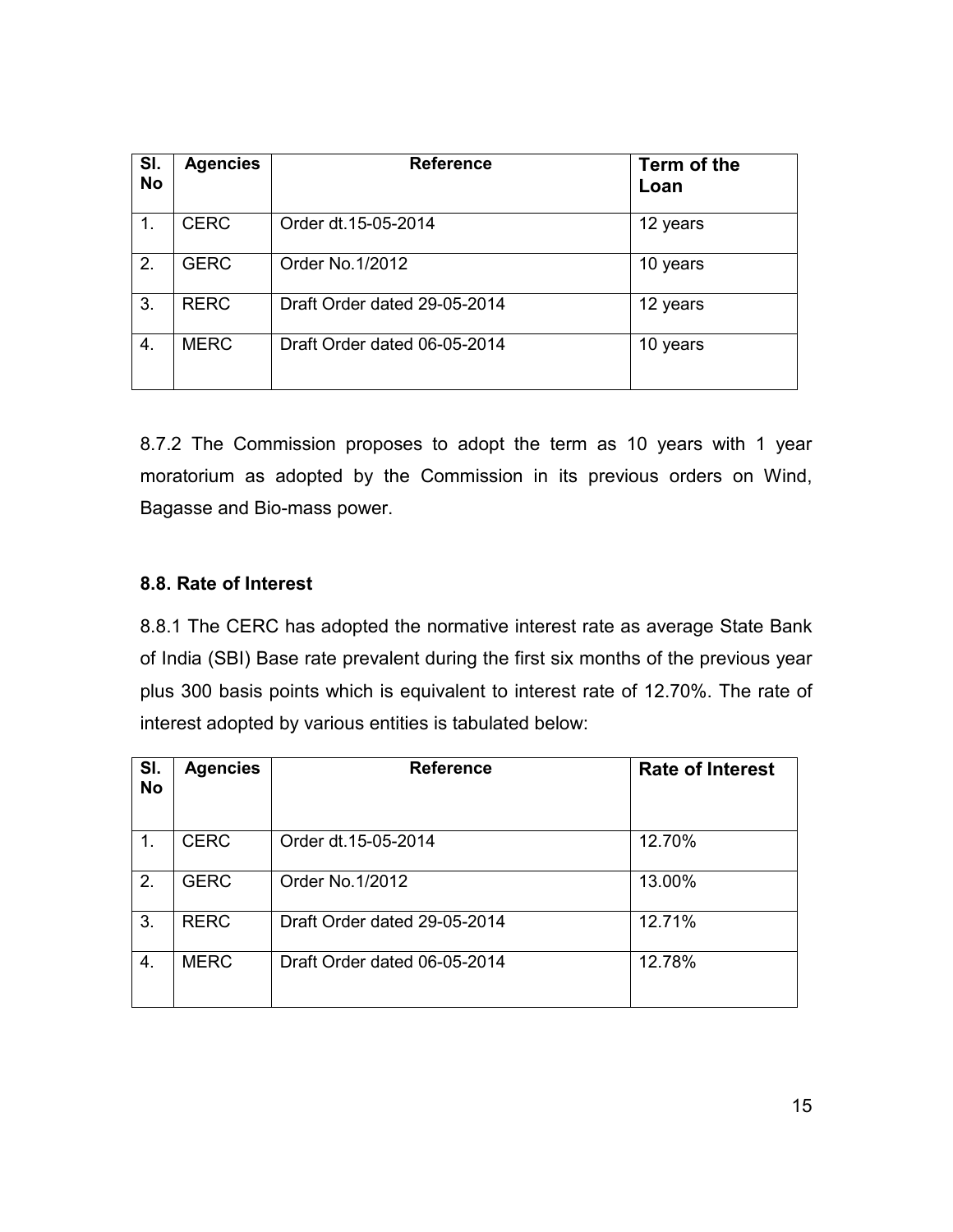8.8.2. The Commission decides to consider 12.70% of interest rate on loan with ten years pay back period.

#### 8.9. Life of Plant and machinery

8.9.1 The Commission has adopted a life period of 20 years in the last tariff order. CERC, GERC, RERC and MERC have adopted a life period of 25 years for the wind power projects. The Commission proposes a life period of 25 years for this order.

## 8.10. Interest and components of Working Capital

8.10.1. The interest on working capital adopted by various entities is tabulated below:

| SI.<br><b>No</b> | <b>Agencies</b> | <b>Reference</b>             | <b>Interest on Working Capital</b> |
|------------------|-----------------|------------------------------|------------------------------------|
| 1.               | <b>CERC</b>     | Order dt.15-05-2014          | 13.20%                             |
| 2.               | <b>GERC</b>     | Order No.1/2012              | 12.00%                             |
| 3.               | <b>RERC</b>     | Draft Order dated 29-05-2014 | 12.21%                             |
| 4.               | <b>MERC</b>     | Draft Order dated 06-05-2014 | 13.28%                             |

8.10.2. CERC has adopted Operation & Maintenance expenses for one month, Receivables equivalent to 2 (Two) months of energy charges for sale of electricity calculated on the normative CUF and Maintenance spare @ 15% of operation and maintenance expenses in their latest order. It has adopted an interest rate of 13.20%.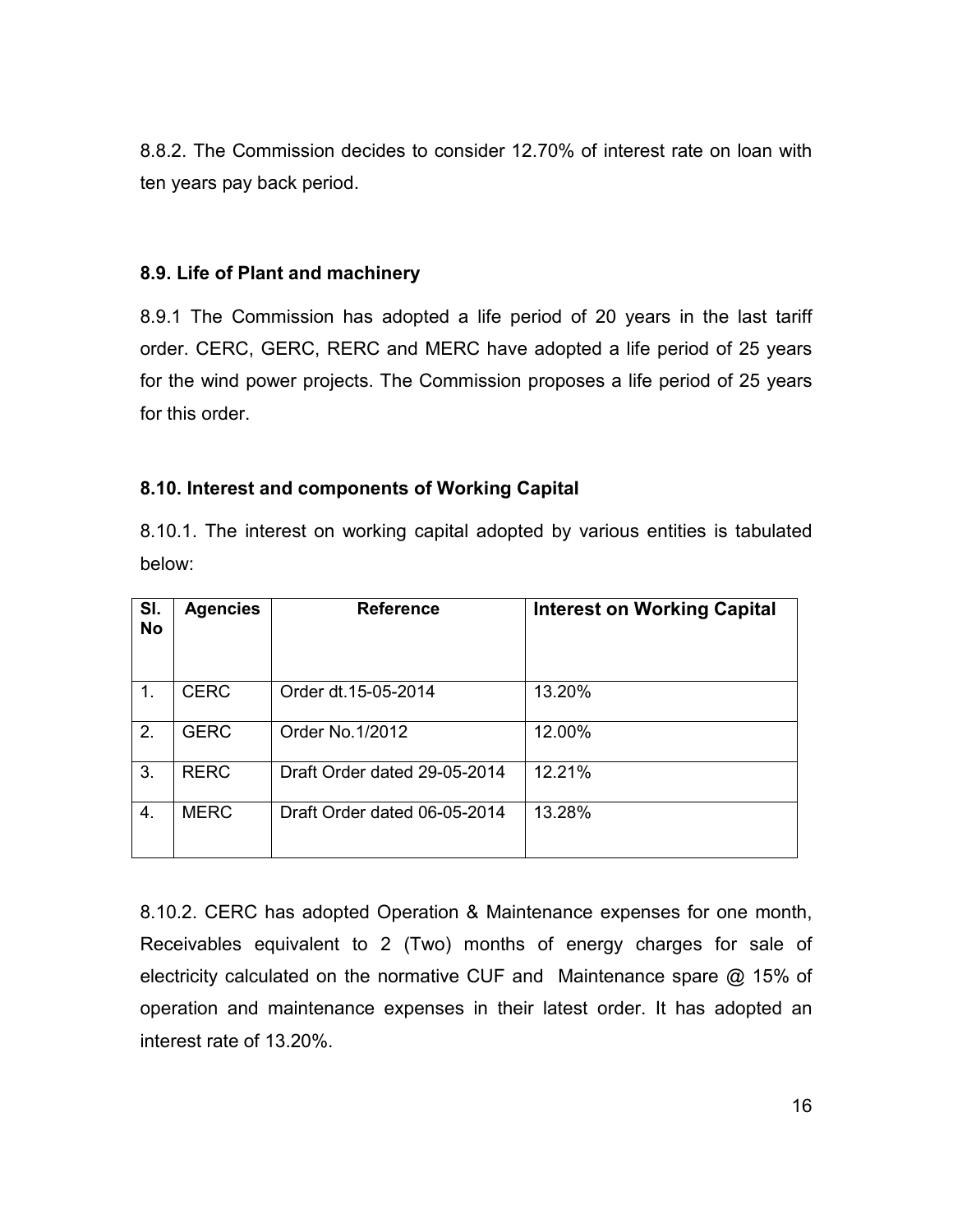8.10.3. The Commission decides to consider one month Operation & Maintenance cost and two months receivables as working capital components and an interest rate of 13.20% for the working capital.

## 8.11. Return on Equity (RoE)

8.11.1. The RoE adopted by the CERC and other Commissions are tabulated below.

| SI.<br><b>No</b> | <b>Agencies</b> | <b>Reference</b>             | <b>Return on Equity</b>                                                                       |
|------------------|-----------------|------------------------------|-----------------------------------------------------------------------------------------------|
| $1_{-}$          | <b>CERC</b>     | Order dt.15-05-2014          | 20% per annum for the first<br>10 years and 24%<br>per<br>annum from 11th<br>years<br>onwards |
| 2.               | <b>GERC</b>     | Order No. 1/2012             | 14% and MAT and corporate<br>tax                                                              |
| 3.               | <b>RERC</b>     | Draft Order dated 29-05-2014 | 16%                                                                                           |
| 4 <sub>1</sub>   | <b>MERC</b>     | Draft Order dated 06-05-2014 | 19% per annum for the<br>first 10 years and 24% per<br>annum from 11th years<br>onwards       |

8.11.2. The Tariff Regulations of the Commission stipulates 14% post tax RoE for conventional fuel based generating stations. With the objective of promoting renewable energy, Commission in its renewable energy (RE) Tariff Orders issued during 2009 has adopted 19.85% pre-tax return on equity, wherein the RoE was adopted linking it to MAT and IT. Since these factors are changing frequently, the Commission in its RE tariff orders issued in 2012, adopted a RoE of 19.85% without linking to MAT and IT. Now it is proposed to adopt a RoE of 20% (pre tax) per annum for WEG without linking it to MAT and IT.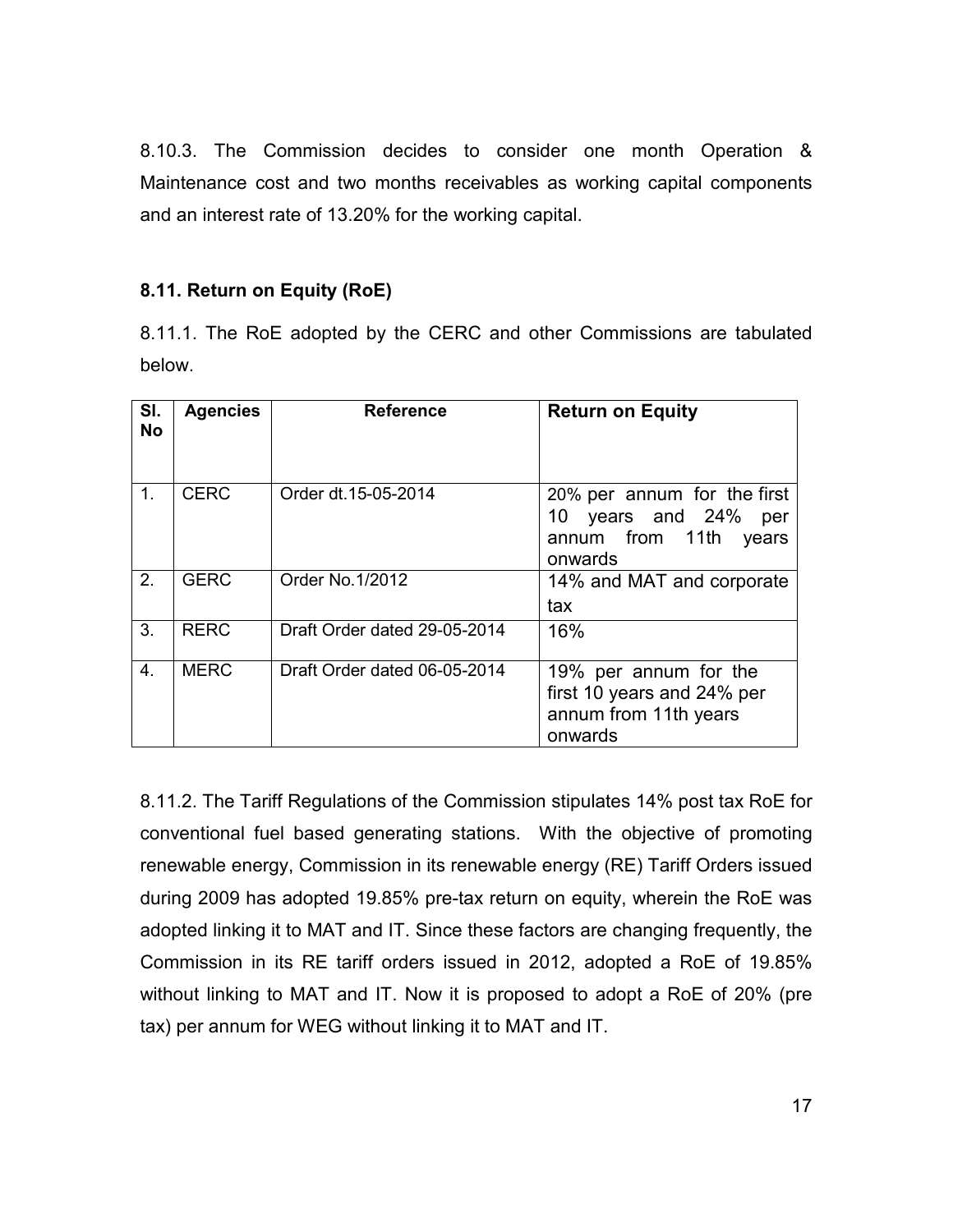# 8.12. Depreciation

8.12.1. The depreciation rates adopted by the CERC and other Commissions are tabulated below.

| SI.<br><b>No</b> | <b>Agencies</b> | <b>Reference</b>             | <b>Depreciation Rate</b>                                                                                                                          |
|------------------|-----------------|------------------------------|---------------------------------------------------------------------------------------------------------------------------------------------------|
| $\mathbf 1$ .    | <b>CERC</b>     | Order dt. 15-05-2014         | 5.83 % per annum for initial<br>period of 12 years<br>and<br>13 <sup>th</sup><br>1.54% from<br>year<br>onwards.                                   |
| 2.               | <b>GERC</b>     | Order No.1/2012              | 6% for the first 10 years and<br>2% from 11 to 25 years                                                                                           |
| 3.               | <b>RERC</b>     | Draft Order dated 29-05-2014 | 5.83% for the first 12 years<br>and from 13th year onwards,<br>the remaining depreciable<br>value has been spread over<br>the balance useful life |
| 4.               | <b>MERC</b>     | Draft Order dated 06-05-2014 | 7% for the first 10 years and<br>$11^{th}$<br>from<br>1.33%<br>year<br>onwards                                                                    |

8.12.2. The Commission in its Orders on Wind, Bio-mass and Bagasse based energy issued during the year 2012 has depreciated the value of plant and machinery to 90% of the initial value for the life period using the straight line method. This translates into a rate of 3.6% per annum. The depreciation was calculated on 85% of the capital investment. The Commission proposes to adopt the same method in this Order for the life period of 25 years.

## 8.13. Tariff Determinants

8.13.1. The financial and operational parameters in respect of Wind Power projects proposed in the paper are tabulated below: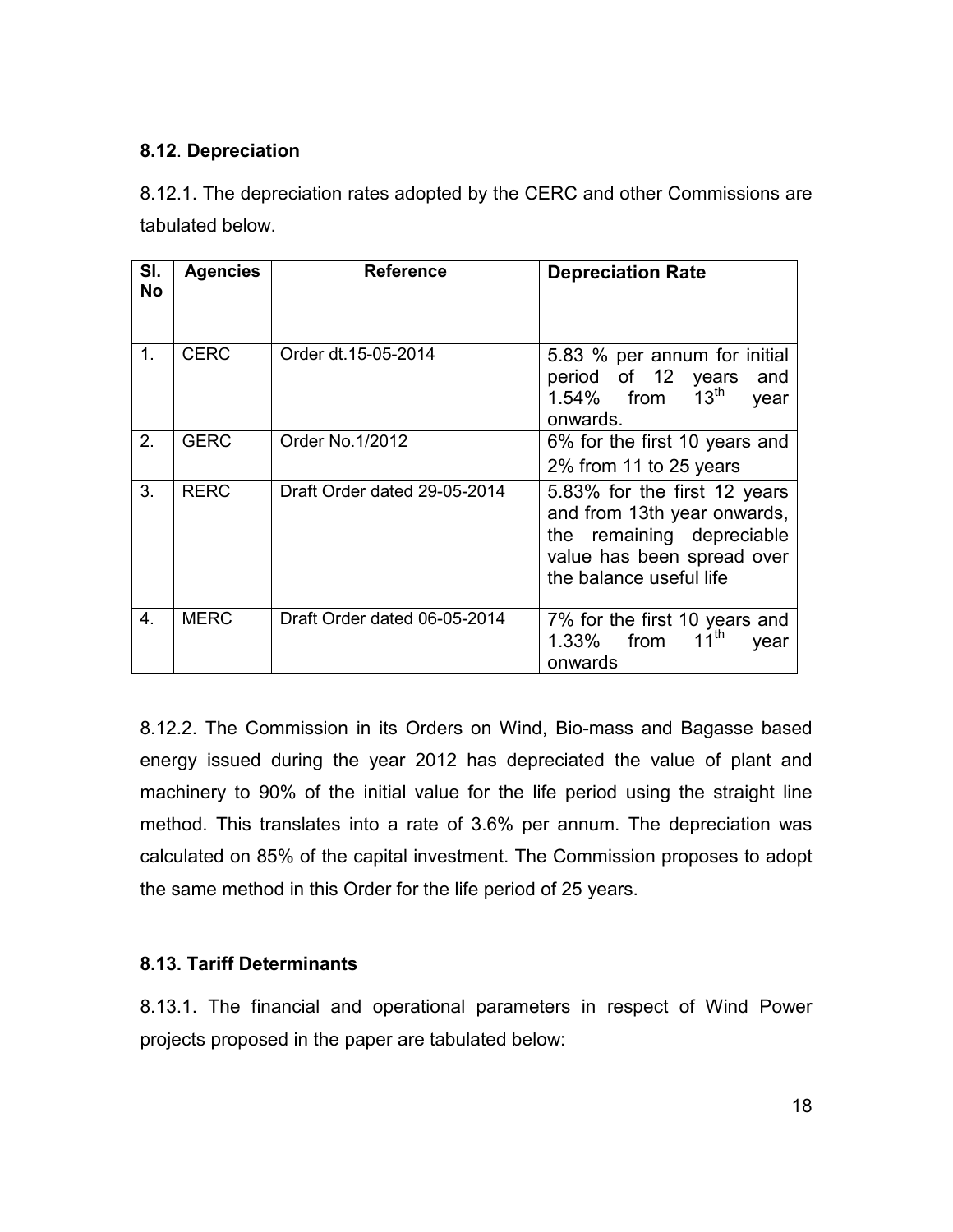| <b>Tariff Components</b>           | <b>Values</b>                                                                                                        |
|------------------------------------|----------------------------------------------------------------------------------------------------------------------|
| Capital cost                       | Rs. 6.04 Crores/MW                                                                                                   |
| <b>CUF</b>                         | 27.15%                                                                                                               |
| Operation and maintenance expenses | 1.1% on 85% of Capital investment and<br>0.22% on 15%<br>0f<br>the<br>Capital<br>investment with an escalation of 5% |
| Insurance                          | 0.75% on 85% of the Capital Cost for<br>the first year and to be reduced by<br>0.5% every year                       |
| Life of plant and machinery        | 25 years                                                                                                             |
| Term of Loan                       | 10 years with 1 year moratorium period                                                                               |
| Interest on loan                   | 12.70%                                                                                                               |
| <b>Working Capital components</b>  | one month O&M cost and two months<br>receivables                                                                     |
| Interest on working capital        | 13.20%                                                                                                               |
| Return on equity                   | 20% (pre-tax) per annum without<br>linking it to MAT and IT                                                          |
| Debt-equity ratio                  | 70:30                                                                                                                |
| Depreciation rate                  | 3.60% per annum                                                                                                      |

## 9. Wind Power Tariff

9.1. Wind power tariff is computed with reference to the determinants listed above. The tariff works out to Rs.3.59 per unit. The above tariff rate along with the tariff of other states and CERC are tabulated below:

| SI.<br><b>No</b> | <b>Agencies</b> | <b>Reference</b>    | <b>Tariff Rs./kWh</b> |
|------------------|-----------------|---------------------|-----------------------|
|                  | <b>CERC</b>     | Order dt.15-05-2014 | Rs.3.96 to Rs.6.34    |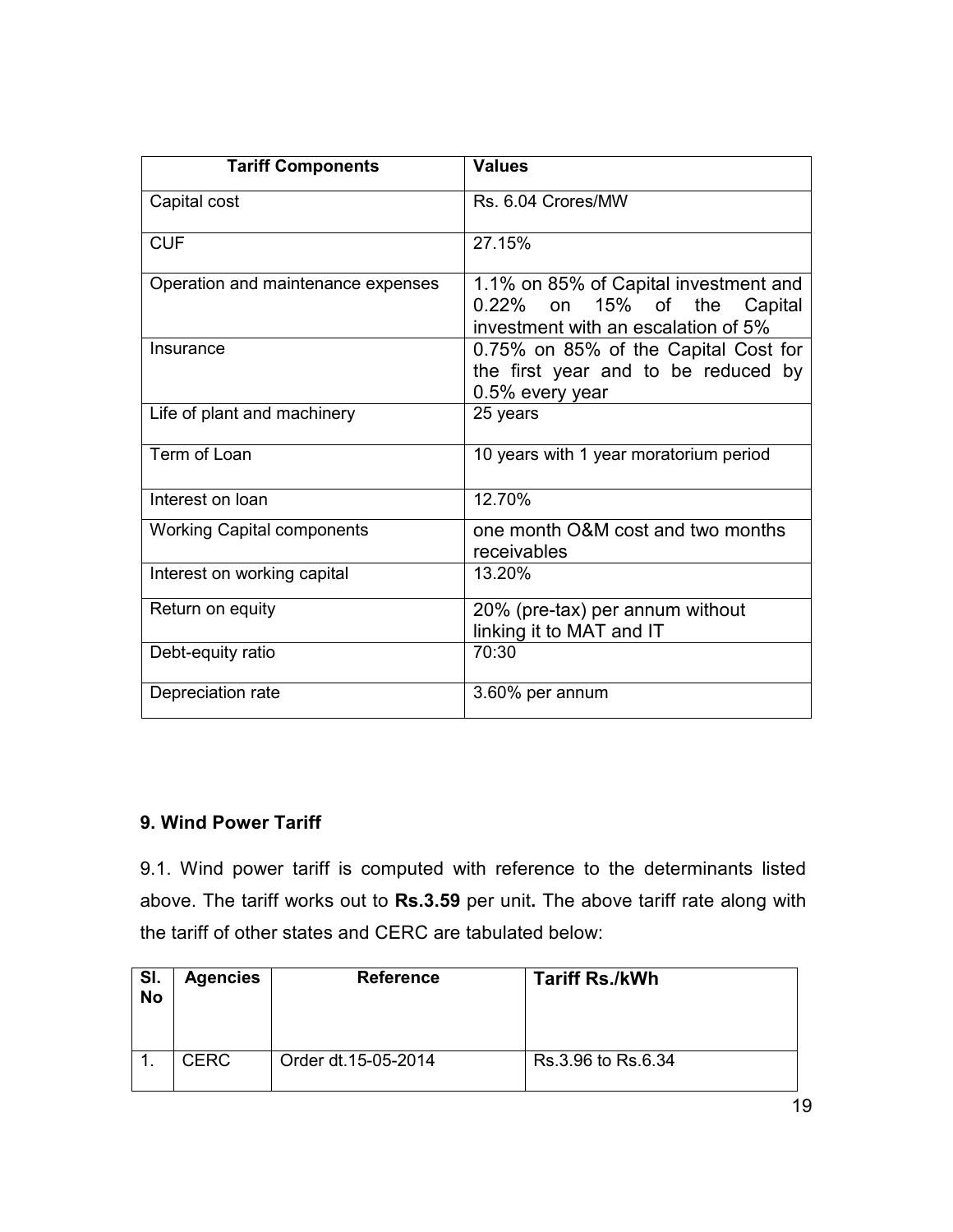| 2. | <b>GERC</b>  | Order No. 1/2012             | Rs.4.23            |
|----|--------------|------------------------------|--------------------|
| 3. | <b>RERC</b>  | Draft Order dated 29-05-2014 | Rs.5.28 to Rs.5.55 |
| 4. | <b>MERC</b>  | Draft Order dated 06-05-2014 | Rs.3.61 to Rs.5.25 |
| 5  | <b>TNERC</b> | Consultative paper           | Rs.3.59            |

## 10. Other issues related to power purchase by distribution licensee from WEGs.

- 1. Quantum of power purchase by the Distribution licensee
- 2. CDM benefits
- 3. Billing and Payments
- 4. Energy Purchase Agreement
- 5. Tariff Review Period / Control Period

## 10.1. Quantum of wind energy purchase by the distribution licensee

10.1.1. The distribution licensee shall purchase wind energy under section 63 of the Act in confirming to this order from WEGs for their RPO requirement on "first come first served basis". For any procurement in excess of RPO, specific approval shall be obtained from the Commission.

## 10.2. CDM Benefits

10.2.1 In the earlier orders issued on renewable energy, the Commission adopted the following formula for sharing of CDM benefits as suggested by the Forum of Regulators (FOR).

"The CDM benefits should be shared on gross basis starting from 100% to developers in the first year and thereafter reducing by 10% every year till the sharing becomes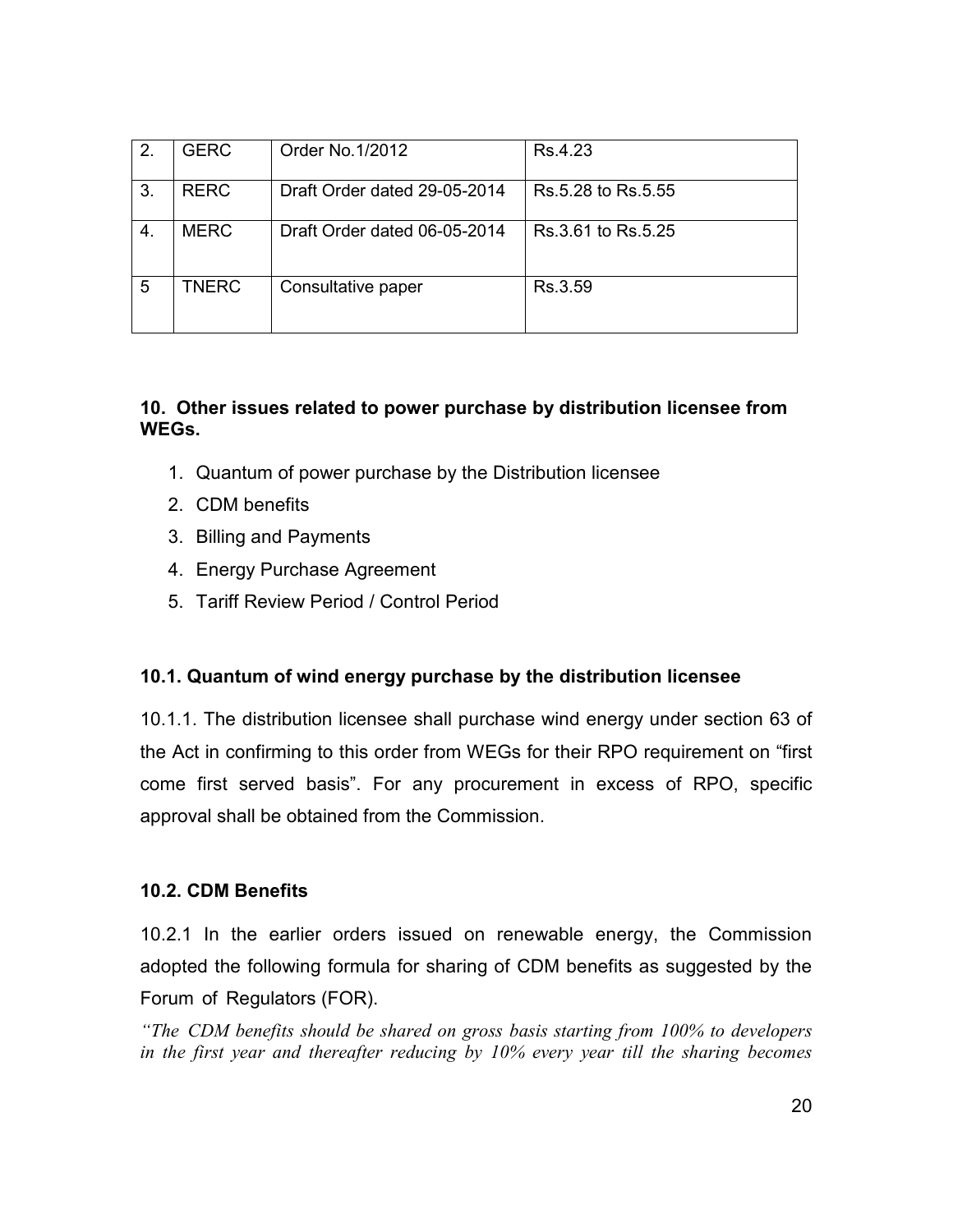equal (50:50) between the developer and the consumer in the sixth year. Thereafter, the sharing of CDM benefits will remain equal till such time the benefits accrue."

10.2.2. The Commission accepted the formula recommended by the Forum of Regulators in its earlier order. The Commission proposes to adopt the same formula in this order also. The distribution licensee shall account for the CDM receipts in the next ARR filing.

## 10.3. Billing and payment

10.3.1. When a wind generator sells power to the distribution licensee, the generator shall raise the bill every month for the net energy sold after deducting the charges for power drawn from distribution licensee, reactive power charges etc. The distribution licensee shall make payment to the generator in 60 days of receipt of the bill. Any delayed payment beyond 60 days is liable for interest at the rate of 1% per month.

## 10.4. Energy Purchase Agreement (EPA)

10.4.1. The format for Energy Purchase Agreement (EPA) shall be evolved as specified in the Commission's "Power procurement from New and Renewable sources of energy Regulations 2008" and amended from time to time. The agreement shall be valid for 25 years or life of the plant specified in the respective tariff order. The distribution licensee shall execute the Energy Purchase Agreement or convey his decision in line with this order within a month of receipt of the proposal from the generator for selling his power. The agreement fees are governed by the Commission's Fees and fines regulation.

#### 10.5. Control period / Tariff Review Period.

10.5.1. Regulation 6 of the Power Procurement from New and Renewable Sources of Energy Regulations, 2008 of the Commission specifies the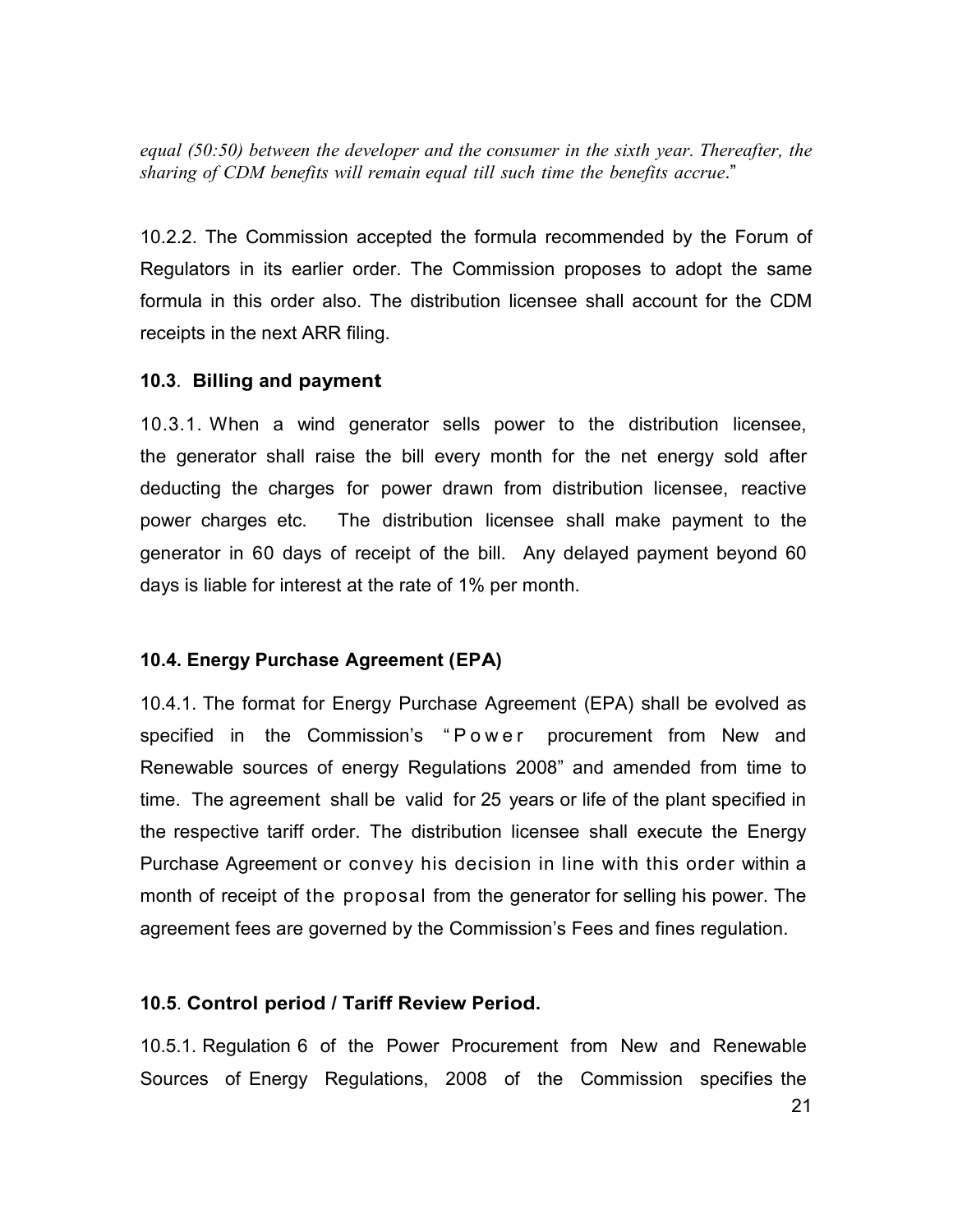#### following:

 "The tariff as determined by the Commission shall remain in force for such period as specified by the Commission in such tariff orders and the control period may ordinarily be two years."

Hence, the Commission decides the control period of this order shall be for two years from the date of issue of the final order and tariff period is 25 years.

## 11. Issues related to open access

- 1. Open access charges and Line losses
- 2. Cross subsidy surcharge
- 3. Reactive power charges
- 4. Grid availability charges
- 5. Energy Accounting and Billing Procedure
- 6. Energy wheeling agreement and fees
- 7. Security Deposit
- 8. Power factor disincentive
- 9. Metering
- 10. Connectivity and power evacuation.
- 11. Banking period and Charges
- 12. Deemed demand charges
- 13. Lapsed energy by REC captive users
- 14. Harmonics

#### 11.1. Open access charges and line losses

11.1.1. Transmission, wheeling and Scheduling & system operation charges are generally regulated by the Commission's Tariff regulations, Grid Connectivity & Open access regulations and Commission's order on open access charges issued from time to time. However as a promotional measure, under sections 61 and 86(1) (e) of the Act, the Commission proposes to adopt 40% in each of the transmission, wheeling and scheduling and system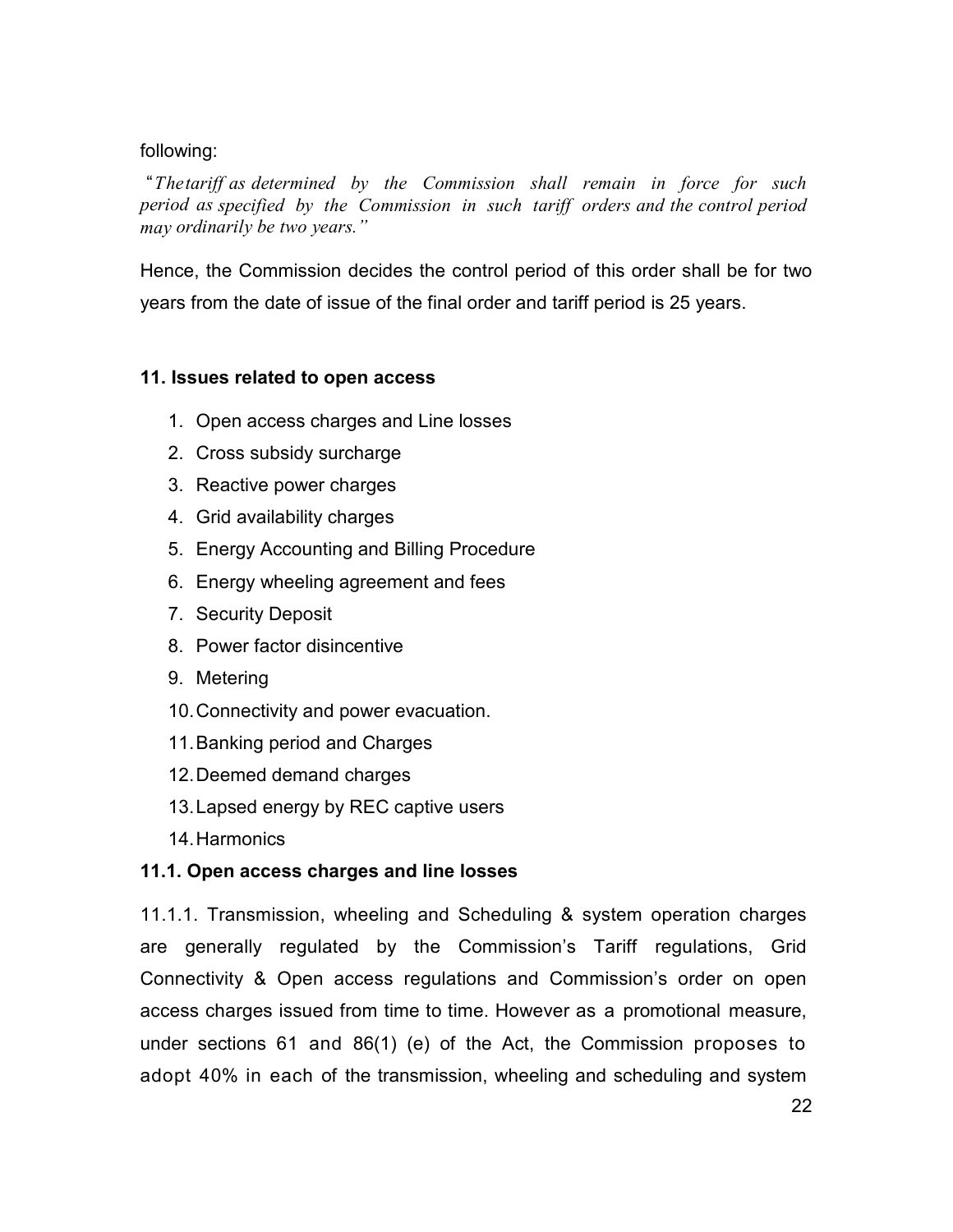operation charges as applicable to the conventional power to the wind power. Apart from these charges, the WEGs shall have to bear the actual line losses in kind as specified in the respective orders of the Commission issued from time to time.

## 11.2. Cross subsidy surcharge

10.2.1 The Commission in its other tariff orders related to different renewable power, has ordered to levy 50% of the cross subsidy surcharge for third party open access consumers. Commission proposes to adopt the same for wind energy generators also.

#### 11.3. Reactive Power Charges

11.3.1. Due to inherent characteristics, the induction type wind energy generators are prone to draw reactive power from the grid, if adequate power factor correction is not applied. During the wind season, wind energy generators contribute around 25% of the grid demand and in such a situation grid stability will be jeopardized, if the wind energy generators are allowed to draw considerable reactive power from the grid. Therefore, the Commission decides to retain the charges proposed in Order No.6 dated 31-07-2012. Thus, 25 paise per kVARh will be levied on wind energy generators, who draw reactive power up to 10% of the net active energy generated. Anyone drawing in excess of 10% of the net active energy generated will be liable to pay double the charge.

## 11.4. Grid Availability Charges

#### 11.4.1. Start up power

11.4.1.1. Due to its infirm nature of the wind, stoppage of wind energy generation and frequent start up of WEGs are common in the wind energy sector. Therefore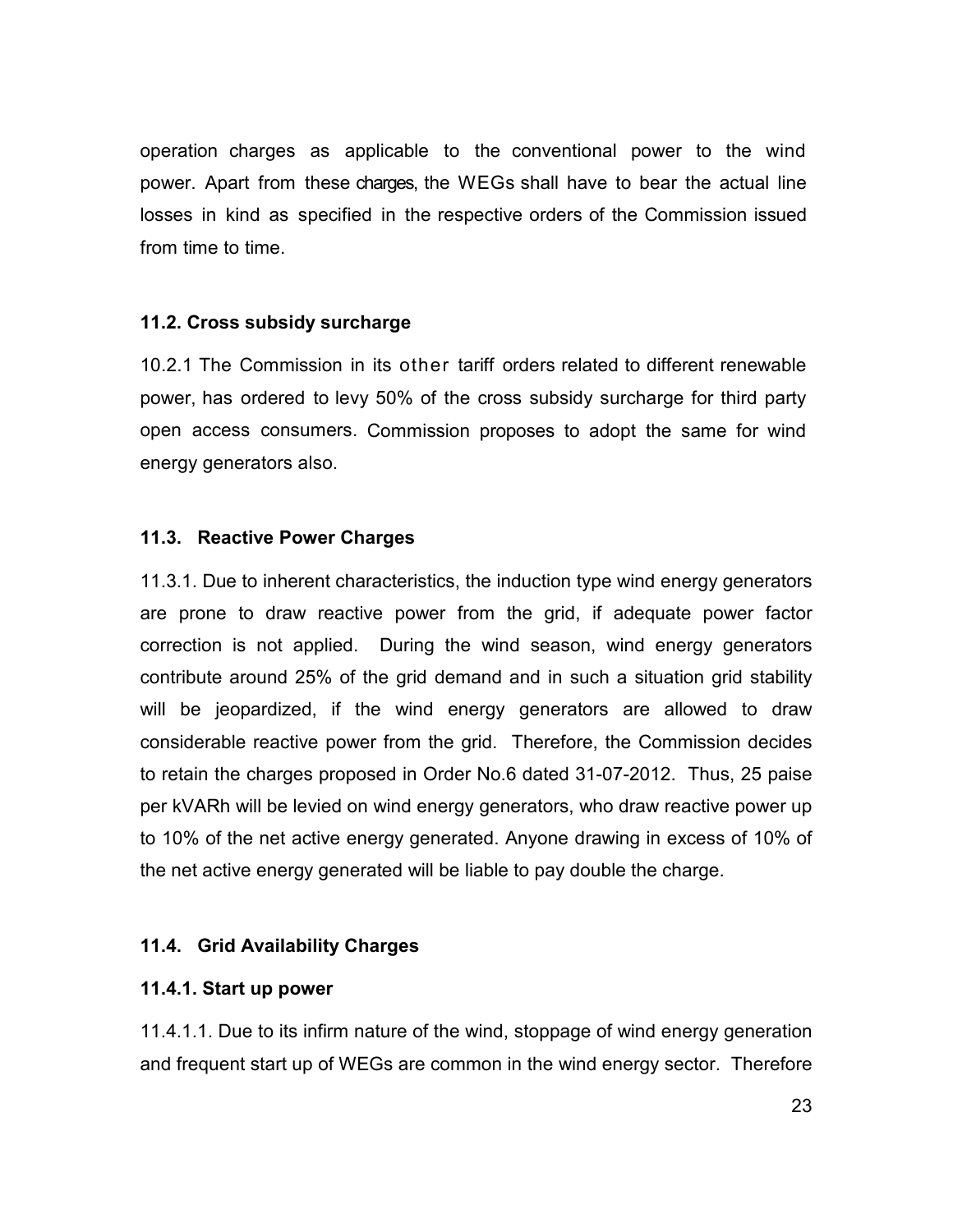the drawal of energy by the wind generators during the start up from the distribution licensee shall be adjusted against the generated energy.

#### 11.4.2. Stand by charges

11.4.2.1. If adequate generation does not materialize or if drawal by the captive / third party consumer exceeds generation, the energy charges and demand charges at the user end shall be regulated as per the Tamil Nadu Electricity Regulatory Commission Grid Connectivity and Intra-State Open Access Regulations,2014 and Commission's Order on ABT and other relevant orders.

#### 11.5. Energy Accounting and Billing Procedure

11.5.1 The energy accounting shall be regulated by the Commission's Regulations / Order on open access, Order on ABT. Till such time the ABT is implemented in the State, if a wind energy generator utilizes power for captive use or if he sells it to a third party, the distribution licensee shall raise the bill at the end of the billing period for the net energy supplied. The licensee should record the slot wise generation and consumption during the billing period. Slot-wise adjustment shall be made for the billing period. Peak hour generation can be adjusted to normal hour or off peak hour consumption of billing period. Normal hour generation can be adjusted to off peak hour consumption of the billing period. Excess consumption will be charged at the tariff applicable to the consumer subject to the terms and conditions of supply. After the banking period, the balance energy may be sold at the rate of 75% of the tariff rate fixed by the Commission in this order.

#### 11.6. Energy Wheeling Agreement and fees

11.6.1 The format for Energy Wheeling Agreement, application and agreement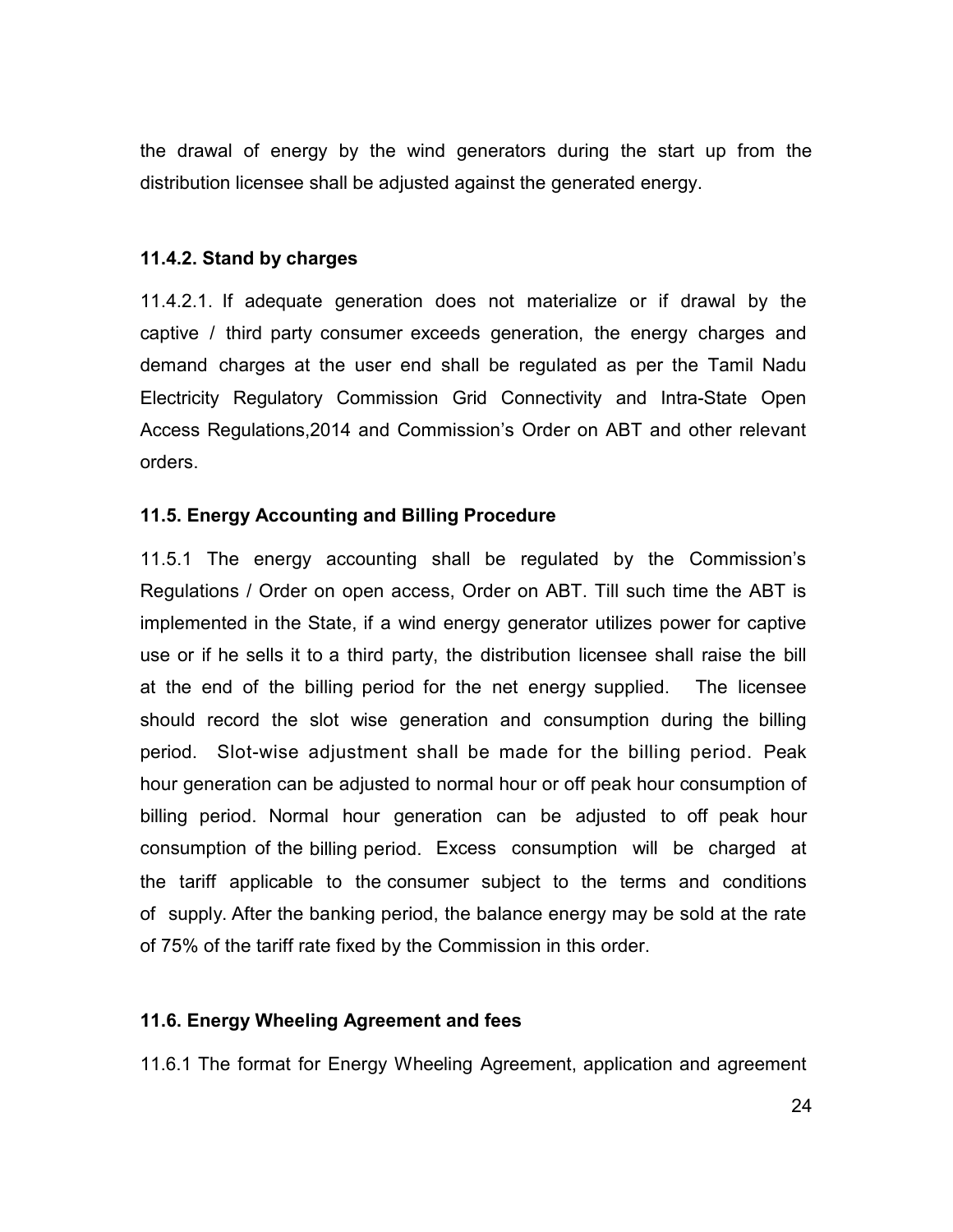fees, procedure and terms & conditions are governed by Commission's following regulations in force.

- (1) Tamil Nadu Electricity Regulatory Commission Grid Connectivity and Intra-State Open Access Regulations,2014.
- (2) Power procurement from New and Renewable sources of energy Regulations 2008.

## 11.7. Security deposit

11.7.1 As regards the security deposit to be paid by captive /third party user, the Commission proposes to retain the present arrangements i.e., charges corresponding to two times the maximum net energy supplied by the distribution licensee in any month in the preceding financial year shall be taken as the basis for the payment of security deposit.

## 11.8. Power Factor disincentive

11.8.1 Power factor disincentive may be regulated for the power factor recorded in the meter at the user end as specified in the relevant regulations/orders in force.

## 11.9. Metering

11.9.1 The Commission proposes that metering and communication shall be in accordance with the following regulations in force:

(1) Central Electricity Authority (Installation and Operation of Meters) **Regulations** 

(2) Tamil Nadu Electricity Distribution and supply Codes

(3) Tamil Nadu Electricity Grid Code

(4) Tamil Nadu Electricity Regulatory Commission Grid Connectivity and Intra-State Open Access Regulations,2014.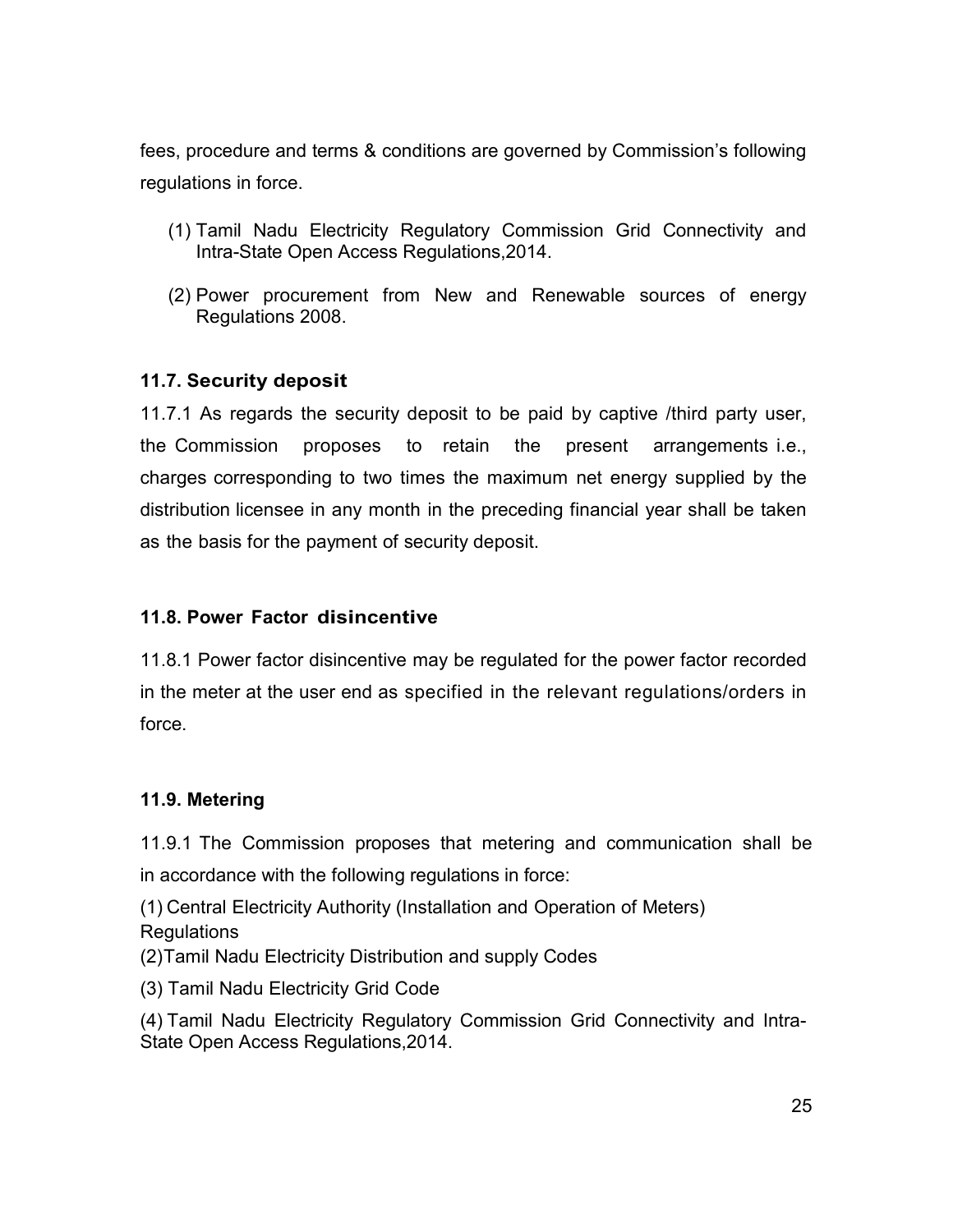#### 11.10. Connectivity and Evacuation of power

11.10.1 The connectivity and power evacuation system shall be provided as per the Act / Codes/ Regulations/orders in force.

#### 11.11 Banking period and Charges

11.11.1 The banking period of one year from  $1<sup>st</sup>$  April to  $31<sup>st</sup>$  March of the following year has been permitted in the previous wind orders. The banking provision was introduced by the erstwhile TNEB way back in 1986, when the development of wind power was at its nascent stage not only in the state, but in the country as well. Now, the wind generation has matured with an installed capacity of 7262 MW in the State. During the period of wind season in Tamil Nadu, there is a considerable generation from TANGEDCO's Hydro Power Stations. This also coincides with the south west monsoon which results in increased hydro generation in all southern states. Hence the Distribution Licensee has to back down lower cost generation also to absorb the wind energy part of which will be treated as banked energy. But, during the non-wind season when the demand is more and consequently cost of power is also high, the Captive users / third party users will utilize the banked energy resulting in high cost power purchase by the distribution licensee to service the banked energy. Keeping this in mind both the TANGEDCO and Government of Tamil Nadu recommended withdrawal of banking provision during the last wind order. Banking provision for wind power is not provided in most of the other states. Hence, the Commission proposes to dispense with the one year banking for all the WEGs in the State in the proposed order. However, a banking period of one billing cycle will be available for WEG as in the case of conventional power subject to the Commission's proposed ABT Order / Regulation.

11.11.2 Alternatively, the Commission may consider banking for one year. Due to extension of banking facility, the loss that may be accrued to the Distribution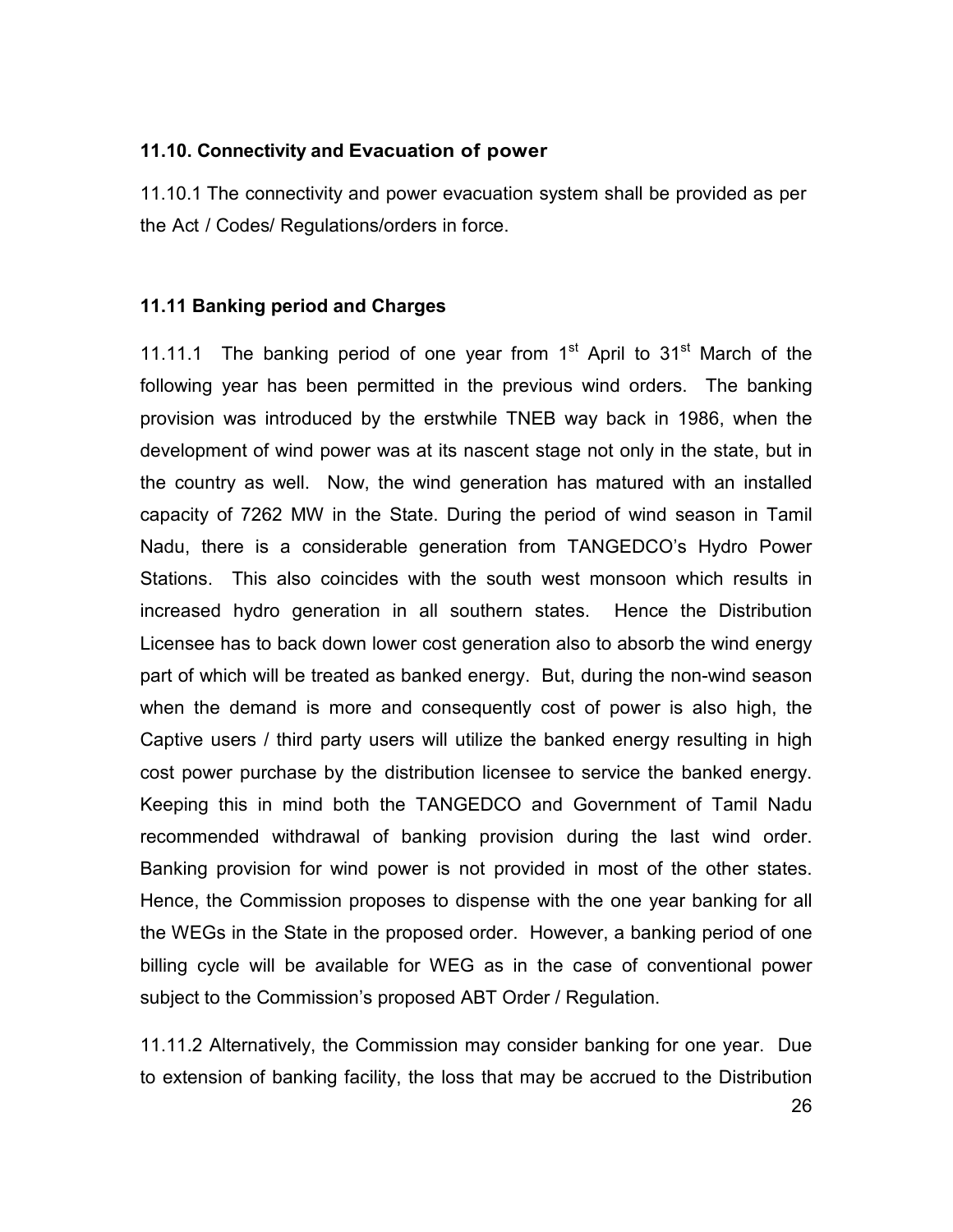Licensee would be the difference between marginal cost of power purchase of TANGEDCO and the applicable wind tariff. In case the banking facility is to be extended, the TANGEDCO shall be permitted to collect banking charges which may be upto the difference as stated above. The stakeholders are requested to offer their comments on both the above alternatives.

#### 11.12 Deemed demand Charges

10.12.1 Keeping in view the various factors, the Commission in Wind Order No.6 of 2012 discontinued the deemed demand concept for calculating the demand charges for the open access consumers. None of the regulations of the Commission including the Open Access Regulation recognize deemed demand concept applicability for Open Access consumers. Demand charge is meant for the fixed charges incurred by the Distribution Licensee in providing infrastructure and also incurring the capacity charges. In case of failure of the generator feeding the open access consumer, the licensee is providing the standby supply (demand). Hence the Commission proposes not to continue the deemed demand concept in this order also.

## 11.13. Lapsed energy by REC captive users

10.13.1. With regard to WEGs availing REC, one month adjustment period is allowed as permitted for conventional power and the unutilized energy will get lapsed as in the case of conventional power as per Wind Order No.6 of 2012. The Commission may continue the same in this order.

#### 11.14 Harmonics

11.14.1. The WEGs shall follow the CEA (Technical Standards for Connectivity of the Distributed Generation Resources) Regulations, 2013 in respect of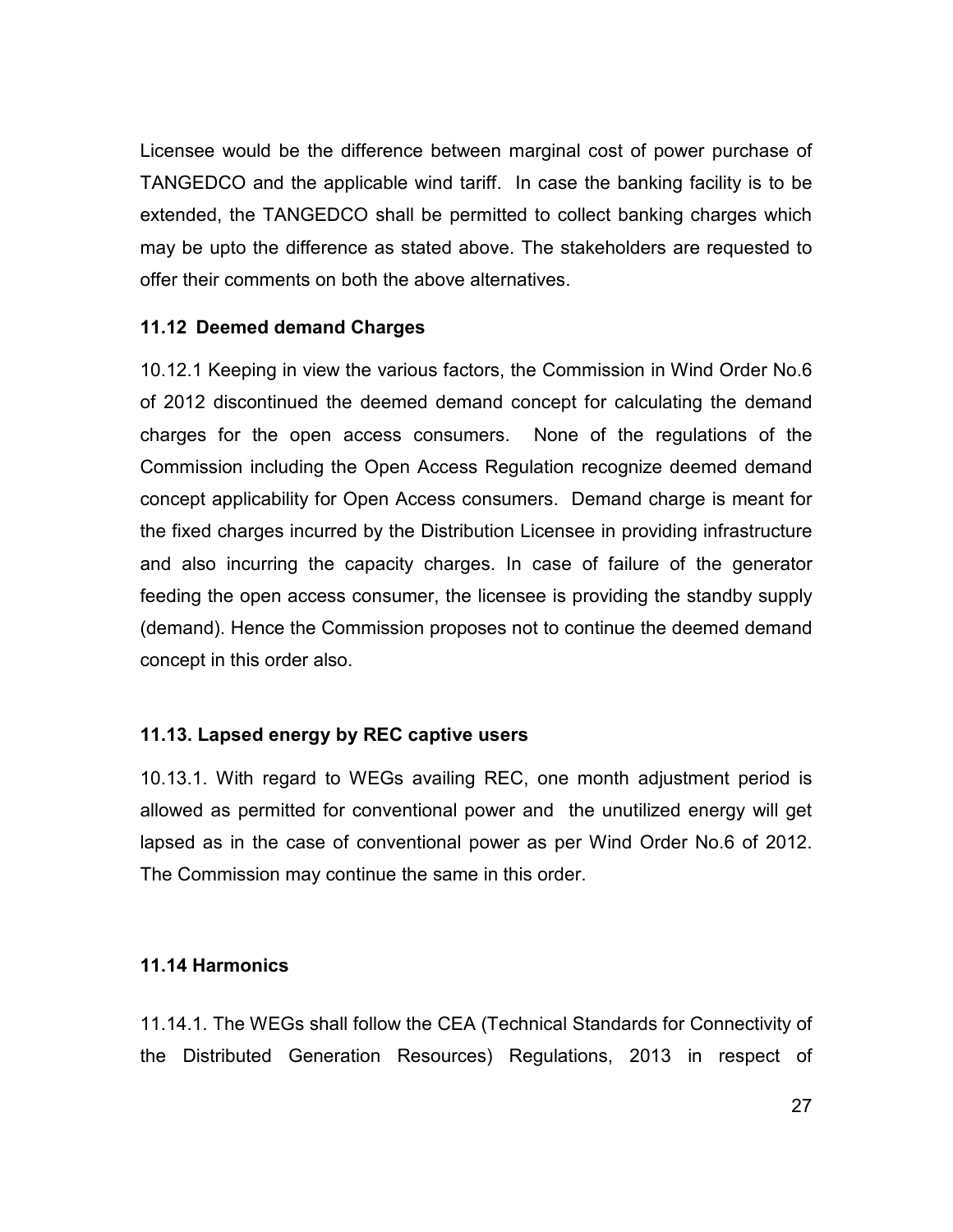harmonics. It is the responsibility of the generator to provide adequate filtering mechanism to limit the harmonics within the stipulated norms. It shall be done before connecting the generator to the grid and the harmonics shall be measured by the respective distribution licensee during the commissioning. If the WEGs inject the harmonics beyond the stipulated limit, they shall pay a compensation of 15% of applicable generation tariff rate to the distribution licensee in whose area the plant is located till such time it is reduced within the stipulated limit. The distribution licensee is responsible for measurement of harmonics with standard meters and issue notices for payment of compensation charges if the harmonics is beyond the stipulated limit. A minimum of 15 days notice period shall be given for payment of compensation charges.

11.14.2. In case of existing WEGs, an initial notice shall be issued to the wind generators by the distribution licensee for implementing harmonic norms within three months. The harmonics shall be measured by the Distribution Licensee after three month notice period. The enforcement mechanism will come into force after the three month notice period and after such measurement.

(By Order of the Commission)

 $Sd$ .... **Secretary**  Tamil Nadu Electricity Regulatory Commission